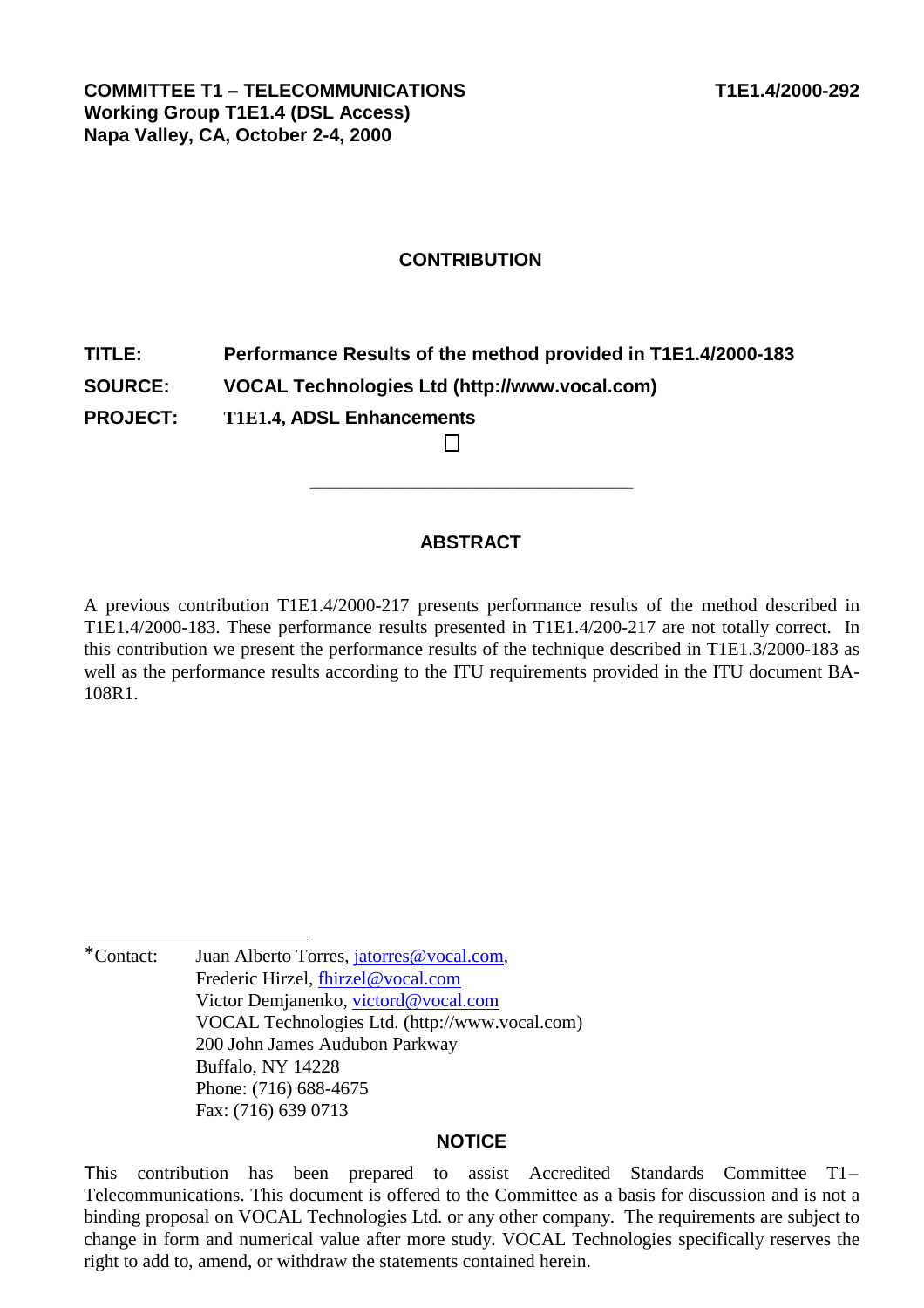# **1. Introduction**

A previous contribution T1E1.4/2000-217 presents performance results of the method described in T1E1.4/2000-183. The performance results presented in T1E1.4/200-217 are for an interleaver size of only 1024 bits. It is more realistic to use interleaver sizes between 4000 and 30000 bits. In this contribution we present the performance results of the technique described in T1E1.3/2000-183 as well as the performance results according to the ITU requirements provided in BA-108R1

The performance of the method described in T1E1.4/2000-183 for an interleaver size of 1024 bits is presented in table 1.

| <b>Spectral</b><br><b>Efficiency</b><br>$[\text{bit/s/Hz}]$ | # of error bit<br>[bits] | minimum<br><b>SNR</b><br>(Capacity)<br>[dB] | <b>SNR</b><br><b>Required</b><br>(Coded)<br>[dB] | <b>SNR</b><br><b>Required</b><br>(uncoded)<br>[dB] |
|-------------------------------------------------------------|--------------------------|---------------------------------------------|--------------------------------------------------|----------------------------------------------------|
|                                                             |                          |                                             | 2.1                                              | 11.64                                              |
| $\overline{2}$                                              | $\overline{2}$           | 4.77                                        | 7.5                                              | 15.09                                              |
| 3                                                           |                          | 8.45                                        | 10.9                                             | 18.78                                              |
|                                                             | $\overline{2}$           | 11.76                                       | 13.9                                             | 21.83                                              |
| 6                                                           | $\overline{2}$           | 17.99                                       | 21.8                                             | 27.79                                              |
| 8                                                           | $\overline{2}$           | 24.07                                       | 28.9                                             | 33.87                                              |
| 10                                                          | $\overline{2}$           | 30.10                                       | 36.3                                             | 39.91                                              |
| 12                                                          | っ                        | 35.30                                       | 42.2                                             | 46.50                                              |

Table 1. Performance of T1E1.4/2000-183 using an interleaver size of 1024.

If a more realistic interleaver, as such of 10500 bits is used, the performance results are presented in table 2.

Table 2. Performance of T1E1.4/2000-183 using an interleaver size of 10500.

| <b>Spectral</b><br><b>Efficiency</b><br>$[\text{bit/s/Hz}]$ | $#$ of error bit<br>[bits] | minimum<br><b>SNR</b><br>(Capacity)<br>[dB] | <b>SNR</b><br><b>Required</b><br>(Coded)<br>[dB] | <b>SNR</b><br><b>Required</b><br>(uncoded)<br>[dB] |
|-------------------------------------------------------------|----------------------------|---------------------------------------------|--------------------------------------------------|----------------------------------------------------|
|                                                             |                            |                                             | 2.0                                              | 11.64                                              |
| $\overline{2}$                                              | $\overline{2}$             | 4.77                                        | 7.01                                             | 15.09                                              |
| 3                                                           |                            | 8.45                                        | 10.2                                             | 18.78                                              |
|                                                             | $\overline{2}$             | 11.76                                       | 13.4                                             | 21.83                                              |
| 6                                                           | $\overline{2}$             | 17.99                                       | 20.8                                             | 27.79                                              |
| 8                                                           | $\overline{2}$             | 24.07                                       | 27.5                                             | 33.87                                              |
| 10                                                          | $\overline{2}$             | 30.10                                       | 33.8                                             | 39.91                                              |
| 12                                                          | $\overline{2}$             | 35.30                                       | 39.2                                             | 46.50                                              |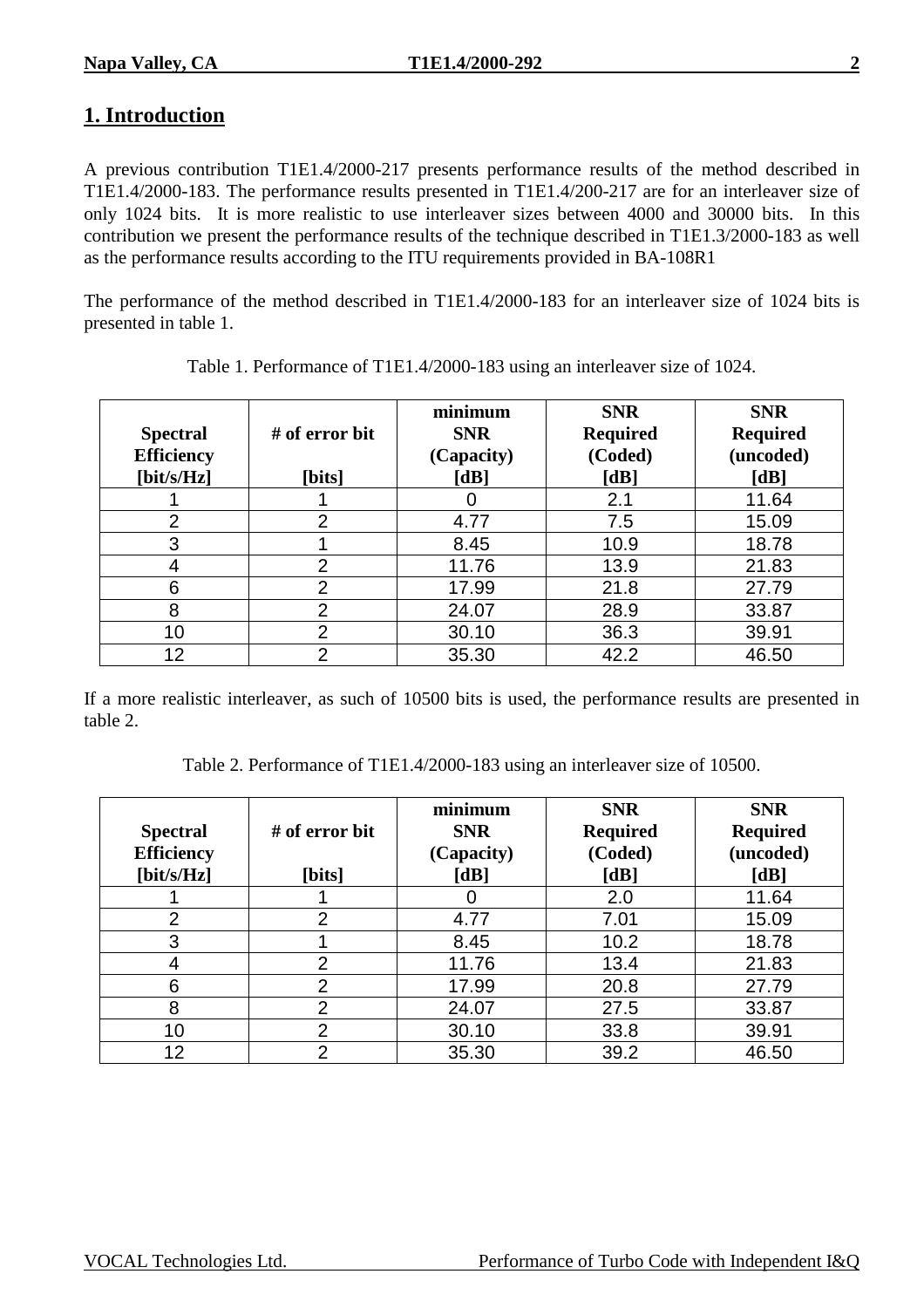# **2. Mapping**

The method presented in T1E1.4/2000-183 uses a special Gray mapping. This Gray mapping protects more the information bits than the parity bits. This concept is shown in figure 1 for the case 64 QAM with a spectral efficiency of 2 bit/s/Hz (2 information bits and 1 parity bit).



Figure 1. Mapping of the 64 QAM proposed in T1E1.4/2000-183

The fact that the information bits are more protected that the parity bits provides an addition coding gain around 0.5 dB.

The waterfall curves of the method proposed in T1E1.4/2000-183 are very steep. For this reason, in terms of BER it is translated in almost two order of magnitude improvement.

For a given  $E_b/N_o$  if the information bits are more protected the BER is 1.8 10<sup>-7</sup> and if the parity bits are more protected the BER is  $7.1 \times 10^{-5}$ .

# **3. Description of the method for its implementation**

#### 3.1 Capacity Bounds

The minimum  $E_b/N_0$  values to achieve the Shannon bound 64 QAM and 16384 QAM bounds for spectral efficiencies of 4 and 12 bits/s/Hz respectively are as in Table 3 for a BER= $10^{-5}$ .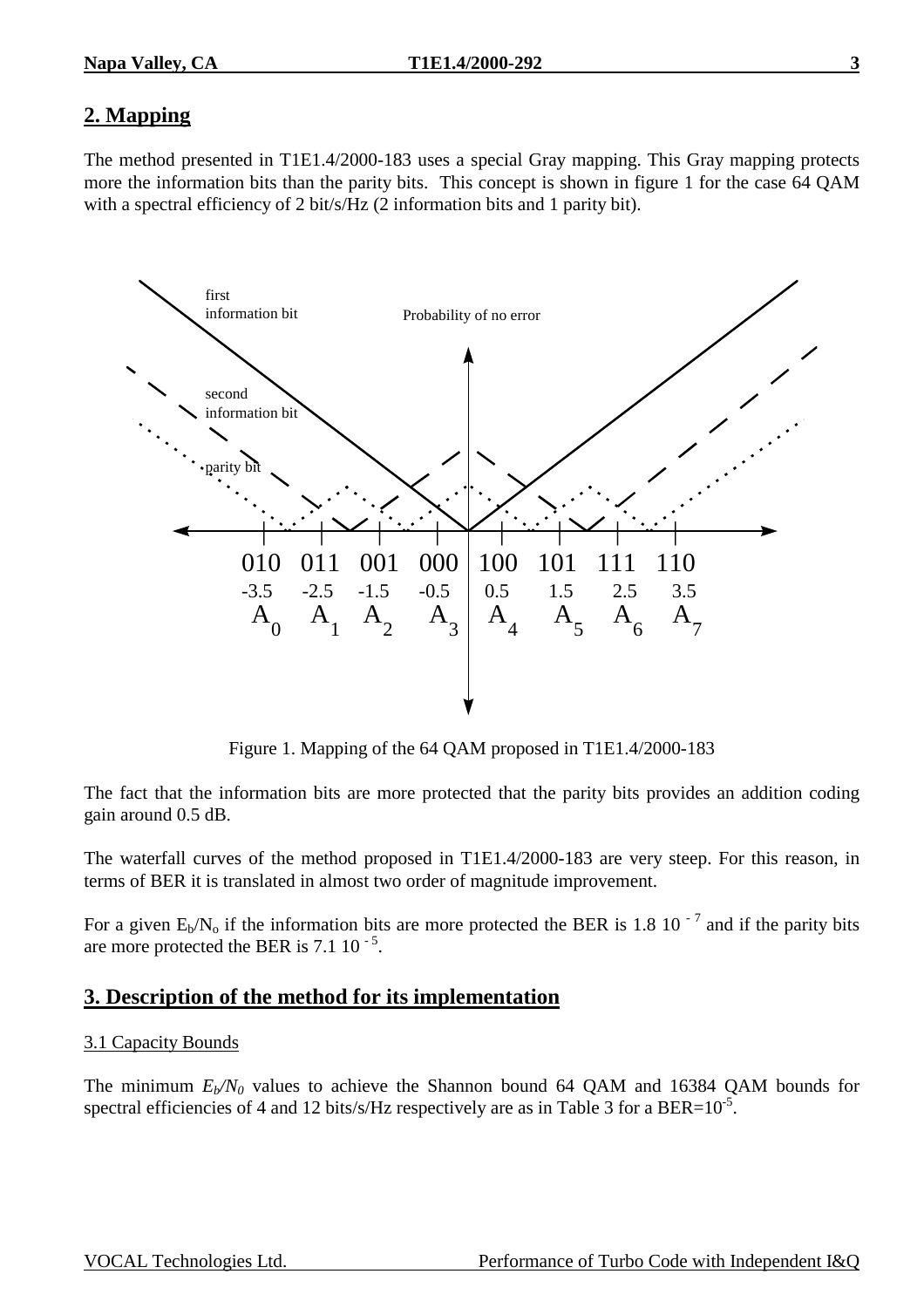| Spectral efficiency $\eta$<br>$[\text{bit/s/Hz}]$ | Shannon bound<br>$Eb/No$ $[dB]$ |
|---------------------------------------------------|---------------------------------|
|                                                   | 5.6                             |
|                                                   |                                 |

Table 3. Shannon bounds.

The conversion from SNR to  $E_b/N_0$  is performed using the following relation

$$
E_b/N_0[dB] = SNR [dB] - 10 log_{10}(\eta) [dB]
$$
 (1)

where  $\eta$  is the number of information bits per symbol.

For a D-dimension modulation the following formulae are used:

$$
SNR = \frac{E\left[|a_k^2|I\right]}{E\left[|w_k^2|I\right]} = \frac{E\left[|a_k^2|I\right]}{D\sigma_N^2} = \frac{E_{av}}{D\sigma_N^2}
$$
(2)

$$
SNR = \frac{E_s}{D\frac{N_o}{2}} = \frac{\eta E_b}{D\frac{N_o}{2}}
$$
\n
$$
(3)
$$

where  $\sigma_N^2$  is the noise variance in each of the D dimension and  $\eta$  is the number of information bits per symbol. From the above relations:

$$
\sigma_N^2 = E_{av} \left( \frac{2 \eta \, E_b}{N_o} \right)^l \tag{4}
$$

3.2 Coding

The proposed coding scheme is shown in Figure 1. The two systematic recursive codes (SRC) used are identical and are defined in Figure 2. The code is described by the generating polynomials 35o and 23o.



#### 3.3 Turbo code internal interleaver.

The Turbo code internal interleaver consists of bits-input to a rectangular matrix, intra-row and interrow permutations of the rectangular matrix, and bits-output from the rectangular matrix with pruning. The bits input to the Turbo code internal interleaver are denoted by  $x_1, x_2, x_3, \ldots, x_k$ , where *K* is the integer number of the bits and takes one value of  $40 \le K \le 32000$ . The relation between the bits input to the Turbo code internal interleaver and the bits input to the channel coding is defined by  $x_k = o_{i+k}$  and  $K = K_i$ .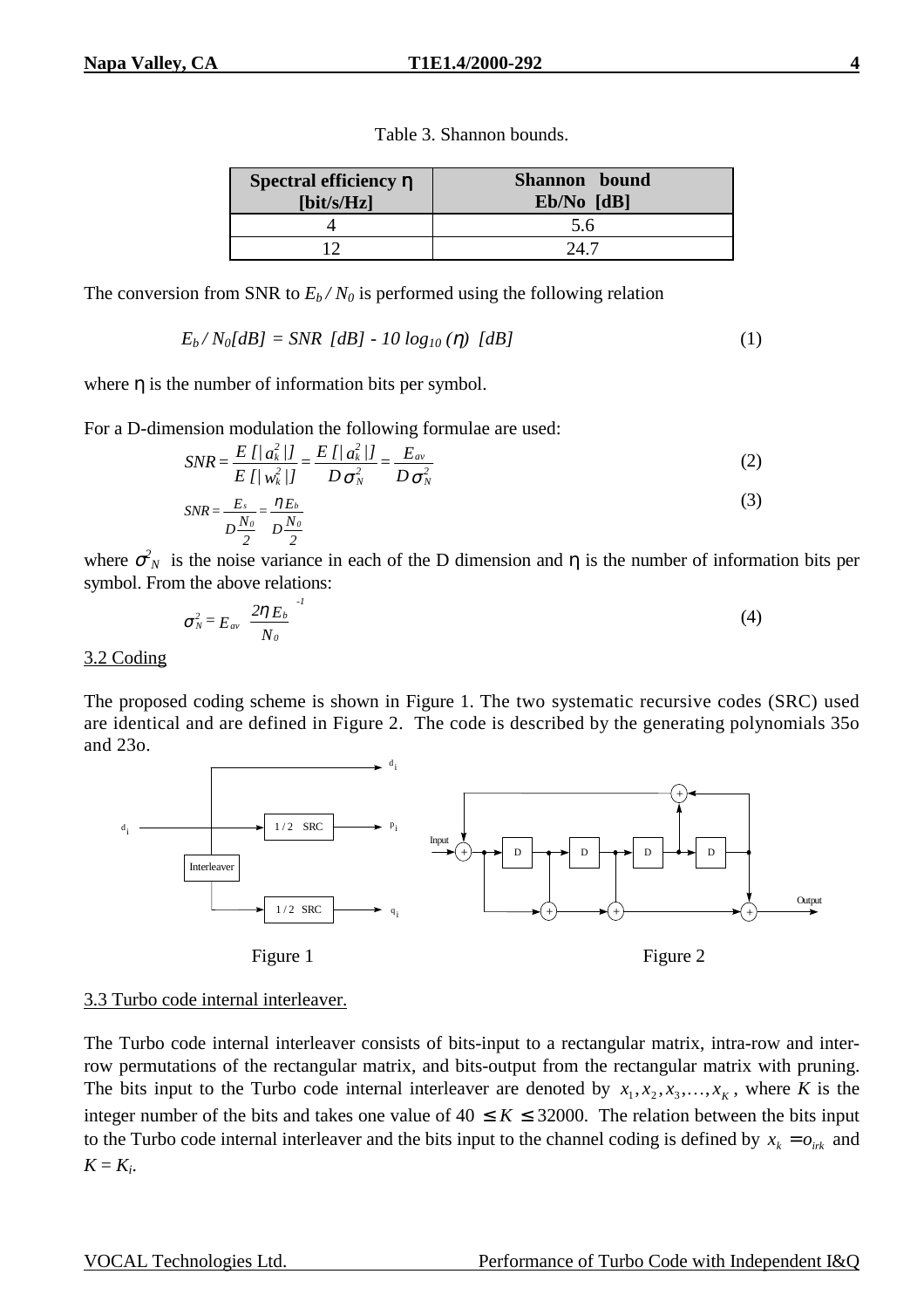- K Number of bits input to Turbo code internal interleaver
- R Number of rows of rectangular matrix
- C Number of columns of rectangular matrix
- p Prime number v Primitive root
- s(i) Base sequence for intra-row permutation
- qj Minimum prime integers
- rj Permuted prime integers
- T(j) Inter-row permutation pattern
- Uj(i) Intra-row permutation pattern
- i Index of matrix
- j Index of matrix
- k Index of bit sequence

## 3.3.1 Bits-input to rectangular matrix

The bit sequence input to the Turbo code internal interleaver  $x_k$  is written into the rectangular matrix as follows.

(1) Determine the number of rows *R* of the rectangular matrix such that:

 $\mathsf{I}$  $\mathbf{I}$ ₹  $\mathbf{I}$ =  $\leq K \leq 200$ ) or  $(481 \leq K \leq$  $\leq K \leq$ = 20, if  $(K = \text{any other value})$ 10, if  $((160 \le K \le 200)$  or  $(481 \le K \le 530)$ ) 5, if  $(40 \le K \le 159)$ *K*  $K \le 200$ ) or  $(481 \le K$ *K R*

where the rows of rectangular matrix are numbered 0, 1, 2, ...,  $R - 1$  from top to bottom.

(2) Determine the number of columns *C* of rectangular matrix such that:

```
if (481 ≤ K ≤ 530) then 
  p = 53 and C = p.
else 
  Find minimum prime p such that 
      (p + 1) - K/R \ge 0,
  and determine C such that 
  if (p - K/R \ge 0) then
      if (p − 1 − K/R ≥ 0) then
         C = p - 1.
      else 
         C = p.
      end if 
  else 
      C = p + 1end if 
end if
```
where the columns of rectangular matrix are numbered 0, 1, 2, ...,  $C$  - 1 from left to right.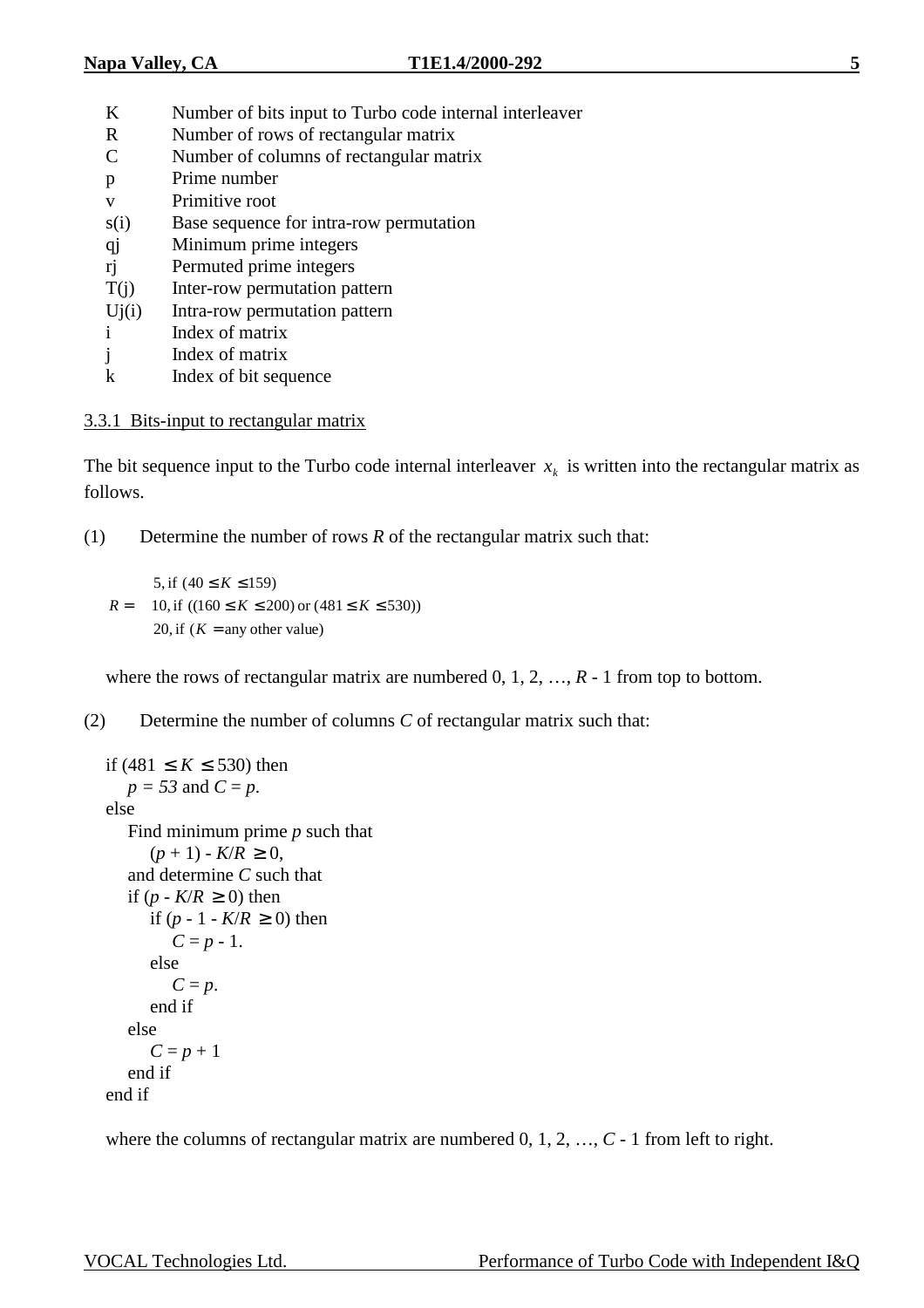(3) Write the input bit sequence  $x_k$  into the  $R \times C$  rectangular matrix row by row starting with bit  $x_1$ in column 0 of row 0:

| $x_1$            | $x_2$            | $x_3$            | $\cdots x_c$    |
|------------------|------------------|------------------|-----------------|
| $x_{(C+1)}$      | $x_{(C+2)}$      | $x_{(C+3)}$      | $\cdots x_{2C}$ |
|                  |                  |                  | $\cdots$ : 1    |
| $x_{((R-1)C+1)}$ | $x_{((R-1)C+2)}$ | $x_{((R-1)C+3)}$ | $\cdots x_{RC}$ |

#### 3.3.2 Intra-row and inter-row permutations

After the bits-input to the  $R \times C$  rectangular matrix, the intra-row and inter-row permutations for the  $R \times C$  rectangular matrix are performed by using the following algorithm.

- (1) Select a primitive root *v* from table 4.
- (2) Construct the base sequence  $s(i)$  for intra-row permutation as:

 $s(i) = [v \times s(i-1)] \mod p, i = 1, 2, \ldots, (p-2)$ , and  $s(0) = 1$ .

(3) Let  $q_0 = 1$  be the first prime integer in  $\{q_i\}$ , and select the consecutive minimum prime integers

 ${q_i}$  ( $j = 1, 2, ..., R - 1$ ) such that:

g.c.d{ $q_j$ ,  $p - 1$ } = 1,  $q_j > 6$ , and  $q_j > q_{(i-1)}$ ,

where g.c.d. is greatest common divisor.

(4) Permute  ${q_i}$  to make  ${r_i}$  such that

 $r_{T(i)} = q_i, j = 0, 1, ..., R - 1,$ 

where  $T(j)$  ( $j = 0, 1, 2, ..., R - 1$ ) is the inter-row permutation pattern defined as the one of the

following four kind of patterns: *Pat*1, *Pat*2, *Pat*3 and *Pat*4 depending on the number of input bits *K*.

$$
\left\{ T(0), T(1), T(2), \dots, T(R-1) \right\} = \begin{cases} Pat_4 & \text{if } (40 \le K \le 159) \\ Pat_3 & \text{if } (160 \le K \le 200) \\ Pat_1 & \text{if } (201 \le K \le 480) \\ Pat_3 & \text{if } (481 \le K \le 530) \\ Pat_1 & \text{if } (531 \le K \le 2280) \\ Pat_2 & \text{if } (2281 \le K \le 2480) \\ Pat_1 & \text{if } (2481 \le K \le 3160) \\ Pat_2 & \text{if } (3161 \le K \le 3210) \\ Pat_1 & \text{if } (3211 \le K) \end{cases}
$$

where *Pat*<sub>1</sub>, *Pat*<sub>2</sub>, *Pat*<sub>3</sub> and *Pat*<sub>4</sub> have the following patterns respectively.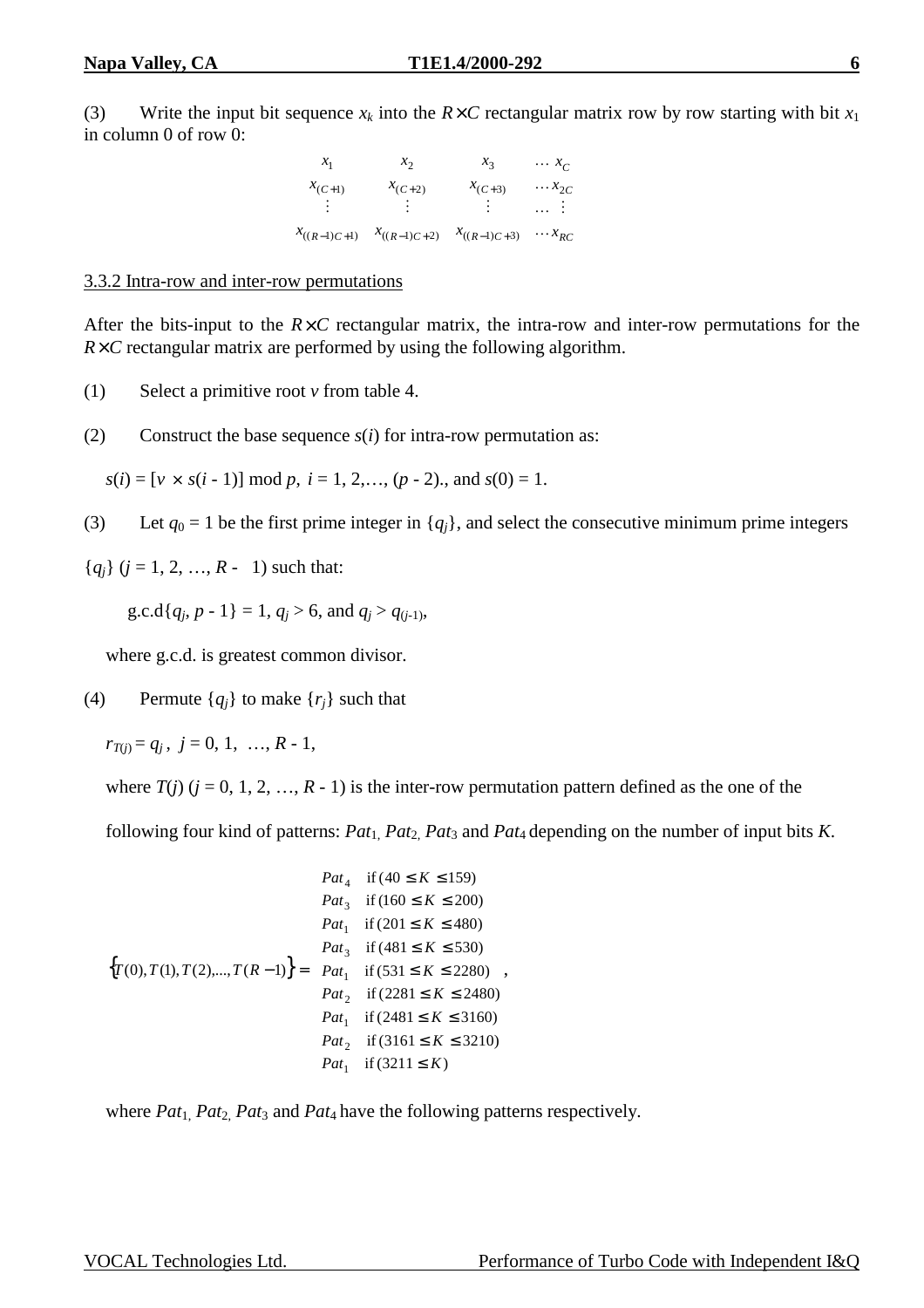*Pat*1: {19, 9, 14, 4, 0, 2, 5, 7, 12, 18, 10, 8, 13, 17, 3, 1, 16, 6, 15, 11} *Pat*<sub>2</sub>: {19, 9, 14, 4, 0, 2, 5, 7, 12, 18, 16, 13, 17, 15, 3, 1, 6, 11, 8, 10} *Pat*<sub>3</sub>: {9, 8, 7, 6, 5, 4, 3, 2, 1, 0} *Pat*4: {4, 3, 2, 1, 0}

(5) Perform the *j*-th  $(j = 0, 1, 2, ..., R - 1)$  intra-row permutation as:

if  $(C = p)$  then

 $U_i(i) = s([i \times r_i] \mod (p-1)), i = 0, 1, 2, ..., (p-2), \text{ and } U_i(p-1) = 0,$ 

where  $U_i(i)$  is the input bit position of *i*-th output after the permutation of *j*-th row.

end if

if  $(C = p + 1)$  then

 $U_i(i) = s([i \times r_i] \mod (p-1)), \quad i = 0, 1, 2, ..., (p-2), \quad U_i(p-1) = 0, \text{ and } U_i(p) = p,$ 

where  $U_i(i)$  is the input bit position of *i*-th output after the permutation of *j*-th row, and

if  $(K = C \times R)$  then

Exchange  $U_{R-1}(p)$  with  $U_{R-1}(0)$ .

end if

end if

if  $(C = p - 1)$  then

 $U_i(i) = s([i \times r_i] \mod (p-1)) - 1, \quad i = 0, 1, 2, \ldots, (p-2),$ 

where  $U_i(i)$  is the input bit position of *i*-th output after the permutation of *j*-th row.

end if

(6) Perform the inter-row permutation based on the pattern  $T(i)$  ( $i = 0, 1, 2, ..., R - 1$ ), where  $T(j)$  is the original row position of the *j*-th permuted row.

#### **Table 4: Table of prime** *p* **and associated primitive root** *v*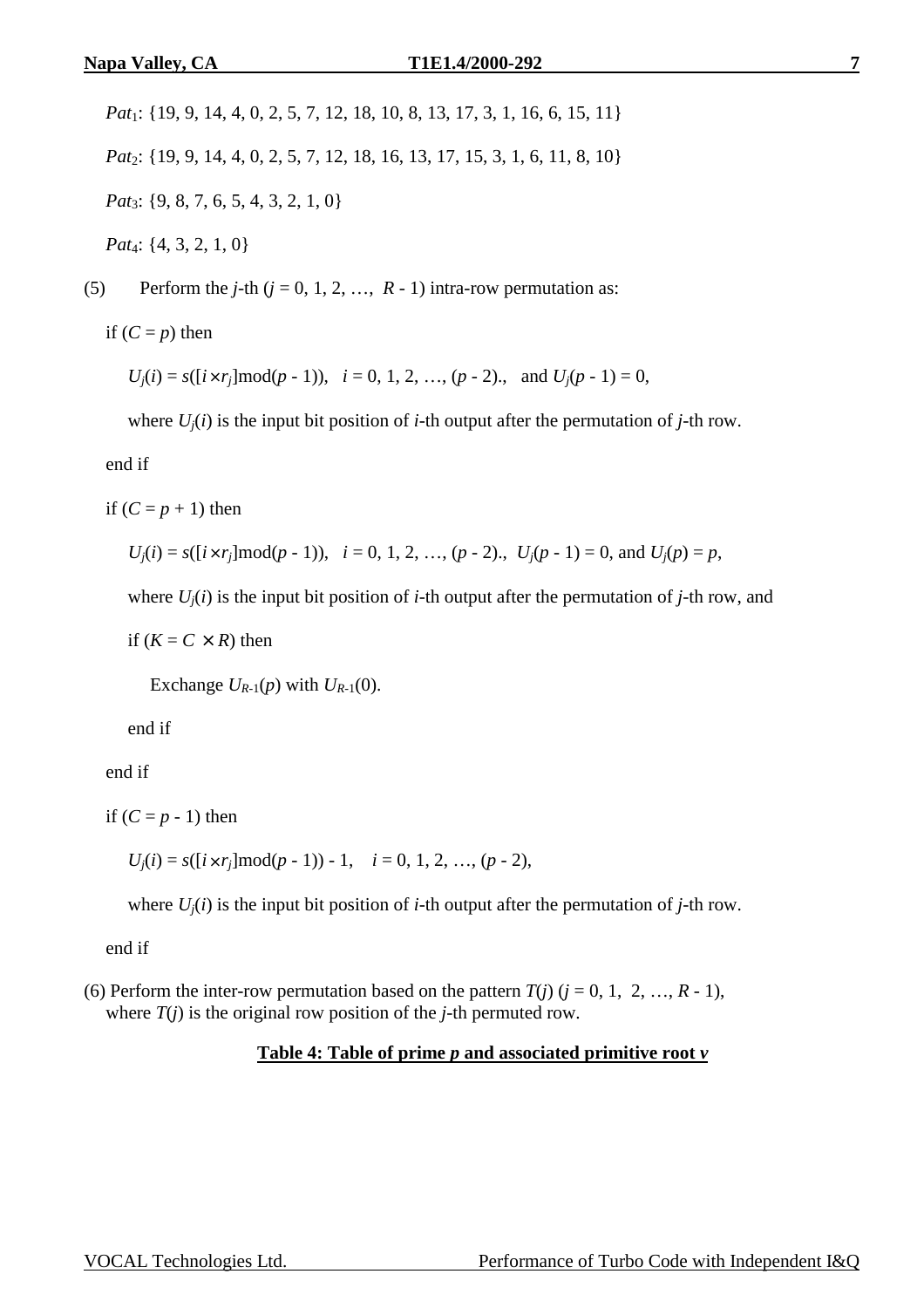| p   | v                         | р   | V                       | р                | v                       | p    | v                       | p    | v                       |
|-----|---------------------------|-----|-------------------------|------------------|-------------------------|------|-------------------------|------|-------------------------|
| 7   | 3                         | 313 | 10                      | 709              | 2                       | 1129 | 11                      | 1597 | 11                      |
| 11  | $\overline{c}$            | 317 | $\overline{c}$          | 719              | 11                      | 1151 | 17                      | 1601 | 3                       |
| 13  | $\overline{\mathbf{c}}$   | 331 | 3                       | 727              | 5                       | 1153 | 5                       | 1607 | 5                       |
| 17  | $\ensuremath{\mathsf{3}}$ | 337 | 10                      | 733              | 6                       | 1163 | 5                       | 1609 | 7                       |
| 19  | $\overline{c}$            | 347 | $\overline{2}$          | 739              | 3                       | 1171 | 2                       | 1613 | 3                       |
| 23  | 5                         | 349 | 2                       | 743              | 5                       | 1181 | 7                       | 1619 | $\overline{c}$          |
| 29  | $\overline{c}$            | 353 | 3                       | 751              | 3                       | 1187 | 2                       | 1621 | $\overline{\mathbf{c}}$ |
| 31  | 3                         | 359 | 7                       | 757              | $\overline{\mathbf{c}}$ | 1193 | 3                       | 1627 | 3                       |
| 37  | $\overline{c}$            | 367 | 6                       | 761              | 6                       | 1201 | 11                      | 1637 | $\overline{\mathbf{c}}$ |
| 41  | 6                         | 373 | $\overline{\mathbf{c}}$ | 769              | 11                      | 1213 | $\overline{c}$          | 1657 | 11                      |
| 43  | $\ensuremath{\mathsf{3}}$ | 379 | $\overline{2}$          | $\overline{773}$ | $\overline{\mathbf{c}}$ | 1217 | 3                       | 1663 | 3                       |
| 47  | 5                         | 383 | 5                       | 787              | 2                       | 1223 | 5                       | 1667 | $\overline{\mathbf{c}}$ |
| 53  | $\overline{c}$            | 389 | $\overline{2}$          | 797              | $\overline{c}$          | 1229 | $\overline{c}$          | 1669 | $\overline{c}$          |
| 59  | $\overline{c}$            | 397 | 5                       | 809              | 3                       | 1231 | 3                       | 1693 | $\overline{c}$          |
| 61  | $\overline{c}$            | 401 | 3                       | 811              | 3                       | 1237 | $\overline{c}$          | 1697 | 3                       |
| 67  | $\overline{c}$            | 409 | 21                      | 821              | $\overline{c}$          | 1249 | $\overline{7}$          | 1699 | 3                       |
| 71  | $\overline{7}$            | 419 | $\overline{c}$          | 823              | 3                       | 1259 | $\overline{c}$          | 1709 | 3                       |
| 73  | 5                         | 421 | $\overline{2}$          | 827              | $\overline{c}$          | 1277 | 2                       | 1721 | 3                       |
| 79  | 3                         | 431 | $\overline{7}$          | 829              | $\overline{2}$          | 1279 | 3                       | 1723 | 3                       |
| 83  | $\overline{2}$            | 433 | $\overline{5}$          | 839              | 11                      | 1283 | $\overline{c}$          | 1733 | $\overline{2}$          |
| 89  | 3                         | 439 | 15                      | 853              | 2                       | 1289 | 6                       | 1741 | $\overline{c}$          |
| 97  | 5                         | 443 | $\overline{c}$          | 857              | 3                       | 1291 | $\overline{c}$          | 1747 | $\overline{\mathbf{c}}$ |
| 101 | $\overline{c}$            | 449 | $\overline{3}$          | 859              | $\overline{\mathbf{c}}$ | 1297 | 10                      | 1753 | $\overline{7}$          |
| 103 | 5                         | 457 | 13                      | 863              | 5                       | 1301 | 2                       | 1759 | 6                       |
| 107 | $\overline{c}$            | 461 | $\overline{c}$          | 877              | $\overline{c}$          | 1303 | 6                       | 1777 | 5                       |
| 109 | 6                         | 463 | 3                       | 881              | 3                       | 1307 | $\overline{c}$          | 1783 | 10                      |
| 113 | $\ensuremath{\mathsf{3}}$ | 467 | $\overline{2}$          | 883              | $\overline{2}$          | 1319 | 13                      | 1787 | $\overline{2}$          |
| 127 | 3                         | 479 | 13                      | 887              | 5                       | 1321 | 13                      | 1789 | 6                       |
| 131 | $\overline{c}$            | 487 | 3                       | 907              | 2                       | 1327 | 3                       | 1801 | 11                      |
| 137 | $\ensuremath{\mathsf{3}}$ | 491 | $\overline{c}$          | 911              | 17                      | 1361 | 3                       | 1811 | 6                       |
| 139 | $\overline{c}$            | 499 | 7                       | 919              | 7                       | 1367 | 5                       | 1823 | 5                       |
| 149 | $\overline{c}$            | 503 | 5                       | 929              | 3                       | 1373 | $\overline{\mathbf{c}}$ | 1831 | 3                       |
| 151 | 6                         | 509 | $\overline{\mathbf{c}}$ | 937              | 5                       | 1381 | $\overline{c}$          | 1847 | $\overline{5}$          |
| 157 | 5                         | 521 | 3                       | 941              | $\overline{\mathbf{c}}$ | 1399 | 13                      | 1861 | $\overline{\mathbf{c}}$ |
| 163 | $\overline{c}$            | 523 | $\overline{2}$          | 947              | $\overline{\mathbf{c}}$ | 1409 | 3                       | 1867 | $\overline{c}$          |
| 167 | 5                         | 541 | $\overline{\mathbf{c}}$ | 953              | 3                       | 1423 | 3                       | 1871 | 14                      |
| 173 | $\overline{2}$            | 547 | $\overline{2}$          | 967              | 5                       | 1427 | $\overline{2}$          | 1873 | 10                      |
| 179 | 2                         | 557 | 2                       | 971              | 6                       | 1429 | 6                       | 1877 | 2                       |
| 181 | $\overline{2}$            | 563 | $\overline{c}$          | 977              | 3                       | 1433 | 3                       | 1879 | 6                       |
| 191 | 19                        | 569 | 3                       | 983              | 5                       | 1439 | 7                       | 1889 | 3                       |
| 193 | 5                         | 571 | 3                       | 991              | 6                       | 1447 | 3                       | 1901 | 2                       |
| 197 | $\overline{2}$            | 577 | 5                       | 997              | $\overline{7}$          | 1451 | $\overline{c}$          | 1907 | $\overline{2}$          |
| 199 | 3                         | 587 | 2                       | 1009             | 11                      | 1453 | 2                       | 1913 | 3                       |
| 211 | $\overline{c}$            | 593 | 3                       | 1013             | 3                       | 1459 | 3                       | 1931 | $\overline{2}$          |
| 223 | 3                         | 599 | $\overline{7}$          | 1019             | $\overline{2}$          | 1471 | 6                       | 1933 | 5                       |
| 227 | $\overline{2}$            | 601 | $\overline{7}$          | 1021             | 10                      | 1481 | 3                       | 1949 | $\overline{2}$          |
| 229 | 6                         | 607 | 3                       | 1031             | 14                      | 1483 | 2                       | 1951 | 3                       |
| 233 | 3                         | 613 | $\overline{c}$          | 1033             | 5                       | 1487 | 5                       | 1973 | $\overline{c}$          |
| 239 | $\overline{7}$            | 617 | 3                       | 1039             | 3                       | 1489 | 14                      | 1979 | $\overline{c}$          |
| 241 | 7                         | 619 | $\overline{c}$          | 1049             | 3                       | 1493 | 2                       | 1987 | $\overline{c}$          |
| 251 | 6                         | 631 | 3                       | 1051             | $\overline{7}$          | 1499 | $\overline{c}$          | 1993 | 5                       |
| 257 | 3                         | 641 | 3                       | 1061             | $\overline{c}$          | 1511 | 11                      | 1997 | $\overline{c}$          |
| 263 | 5                         | 643 | 11                      | 1063             | 3                       | 1523 | 2                       | 1999 | 3                       |
| 269 | $\overline{\mathbf{c}}$   | 647 | 5                       | 1069             | 6                       | 1531 | 2                       |      |                         |
| 271 | 6                         | 653 | $\overline{2}$          | 1087             | 3                       | 1543 | 5                       |      |                         |
| 277 | 5                         | 659 | 2                       | 1091             | 2                       | 1549 | 2                       |      |                         |
| 281 | 3                         | 661 | 2                       | 1093             | 5                       | 1553 | 3                       |      |                         |
| 283 | 3                         | 673 | 5                       | 1097             | 3                       | 1559 | 19                      |      |                         |
| 293 | $\overline{\mathbf{c}}$   | 677 | 2                       | 1103             | 5                       | 1567 | 3                       |      |                         |
| 307 | 5                         | 683 | 5                       | 1109             | $\overline{\mathbf{c}}$ | 1571 | 2                       |      |                         |
| 311 | 17                        | 691 | 3                       | 1117             | $\overline{c}$          | 1579 | 3                       |      |                         |

VOCAL Technologies Ltd. Performance of Turbo Code with Independent I&Q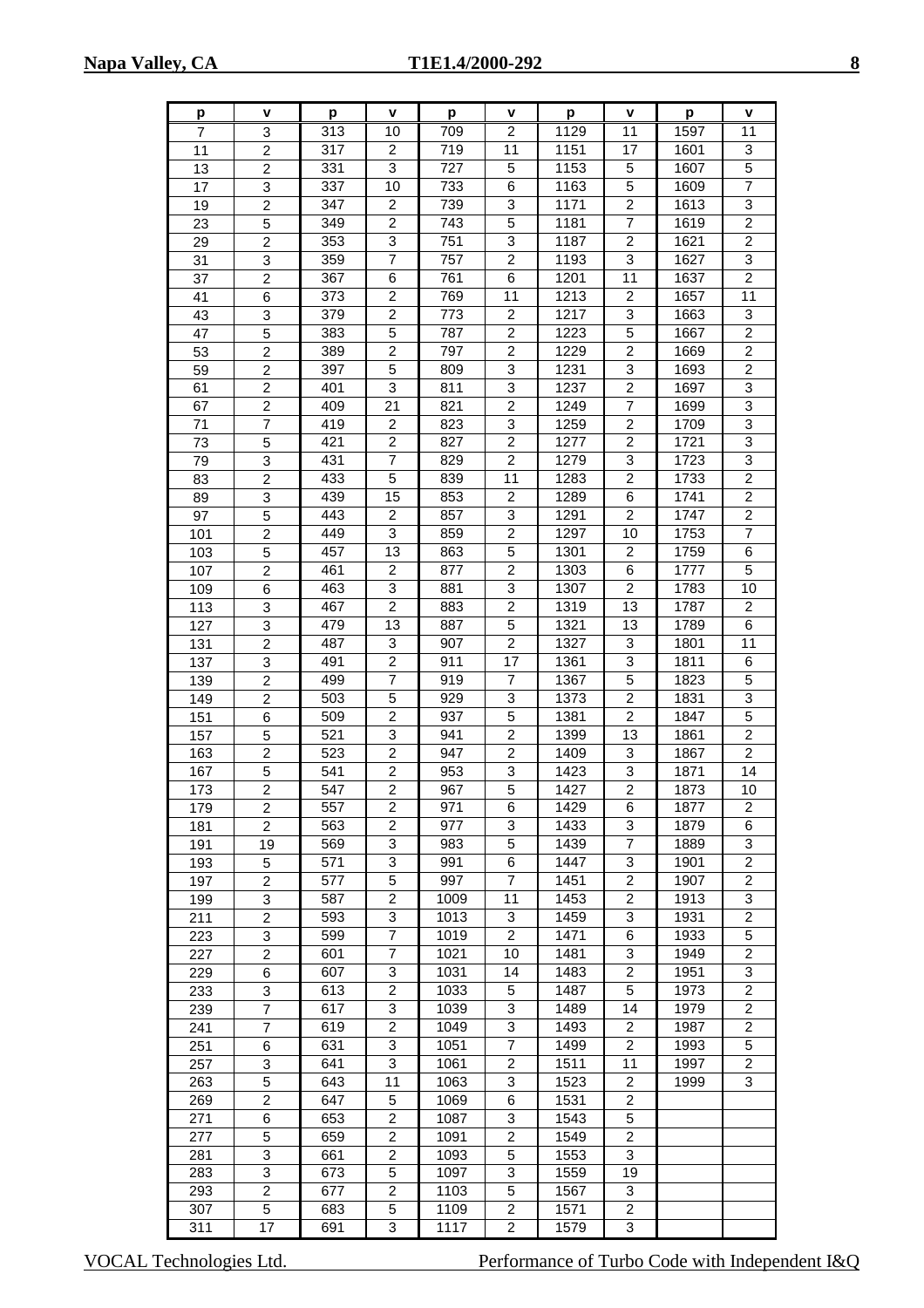## 3.3.3 Bits-output from rectangular matrix with pruning

After intra-row and inter-row permutations, the bits of the permuted rectangular matrix are denoted by *y*'*k*:

> $\overline{\phantom{a}}$  $\overline{\phantom{a}}$  $\overline{\phantom{a}}$  $\overline{\phantom{a}}$  $\overline{\phantom{a}}$  $\overline{\phantom{a}}$ L L L L  $\mathsf{L}% _{0}\left( \mathcal{N}\right)$ L  $-1)R+$  $-1)R+$  $+2)$   $\frac{y}{2R+}$ +1)  $J(2R+$ *CR C R C R R R R*  $R+2$ )  $\frac{y}{2R}$ *R*+1)  $\frac{y}{2R}$ *y y y*  $y'_{R}$   $y'_{2R}$  *y*  $y'_2$   $y'_{(R+2)}$  *y*  $y'_1$  *y*  $y'_{(R+1)}$  *y* '' '  $v'_{\alpha}$   $v'_{\alpha}$   $v'$  $v'$   $v'$ <sub> $v'$ </sub>  $v'$  $v'_{\ell}$   $v'_{\ell}$   $v'$  $((C-1)R+2)$  $((C-1)R+1)$ 2R  $y_3$ 2  $\mathcal{Y}(R+2)$   $\mathcal{Y}(2R+2)$ 1  $\mathcal{Y}(R+1)$   $\mathcal{Y}(2R+1)$ " . . .  $\mathbf{r} = \mathbf{r} \cdot \mathbf{r}$  . The set of  $\mathbf{r} = \mathbf{r} \cdot \mathbf{r}$ ... . . .

The output of the Turbo code internal interleaver is the bit sequence read out column by column from the intra-row and inter-row permuted  $R \times C$  matrix starting with bit  $y'_1$  in row 0 of column 0 and ending with bit  $y'_{CR}$  in row  $R - 1$  of column  $C - 1$ . The output is pruned by deleting bits that were not present in the input bit sequence, i.e. bits  $y'_k$  that corresponds to bits  $x_k$  with  $k > K$  are removed from the output. The bits output from Turbo code internal interleaver are denoted by  $x'_1$ ,  $x'_2$ , …,  $x'_K$ , where  $x'_1$ corresponds to the bit  $y'_k$  with smallest index *k* after pruning,  $x'_2$  to the bit  $y'_k$  with second smallest index *k* after pruning, and so on. The number of bits output from Turbo code internal interleaver is *K* and the total number of pruned bits is:  $R \times C - K$ .

# 3.4. Coding And Modulation For 4 Bit/S/Hz Spectral Efficiency.

## 3.4.1 Puncturing

In order to obtain a rate 4/6 code, the puncturing pattern used is shown in Table 5.

| <b>Information bit (d)</b> |                                   | u۶                       | u٩ | U4 |  |  |  |
|----------------------------|-----------------------------------|--------------------------|----|----|--|--|--|
| parity bit $(p)$           |                                   | $\overline{\phantom{0}}$ |    |    |  |  |  |
| parity bit $(q)$           |                                   |                          |    |    |  |  |  |
| <b>8AM</b> symbol (I)      | $(d_1, d_2, p_1)$                 |                          |    |    |  |  |  |
| 8AM symbol (Q)             | $(d_3, d_4, q_3)$                 |                          |    |    |  |  |  |
| 64 QAM symbol $(I, Q)$     | $(I,Q)=(d_1,d_2,p_1,d_3,d_4,q_3)$ |                          |    |    |  |  |  |

| Table 5. Puncturing and Mapping for Rate 4/6 64 QAM |  |
|-----------------------------------------------------|--|
|-----------------------------------------------------|--|

#### 3.4.2 Modulation

Gray mapping was used in each dimension. Four information bits are required to be sent using a 64 QAM constellation. For a rate 4/6 code and 64 QAM, the noise variance in each dimension is

$$
E_{av} = (8(49+25+9+1+25+49+49+9+49+1+25+9+25+1+9+1))A^2/64 = 42A^2
$$
 (10)

$$
\sigma_N^2 = E_{av} \left( \frac{2 \eta E_b}{N_o} \right)^1 = 42 A^2 \left( \frac{2 x 4 x E_b}{N_o} \right)^1 = 5.25 A^2 \left( \frac{E_b}{N_o} \right)^1 \tag{11}
$$

The puncturing and mapping scheme is shown in Table 5 for 4 consecutive information bits that are encoded into 6 coded bits, therefore one 64 QAM symbol. The turbo encoder with the puncturing presented in Table 5 is a rate 4/6 turbo code which in conjunction with 64 QAM gives a spectral efficiency of 4 bits/s/Hz. Considering two independent Gaussian noises with identical variance  $\sigma_N^2$ , the LLR can be determined independently for each I and Q. It is assumed that at time k  $u_1^k$ ,  $u_2^k$  and  $u_3^k$ modulate the I component and  $u_4^k$ ,  $u_5^k$  and  $u_6^k$  modulate the Q component of the 64 QAM scheme. At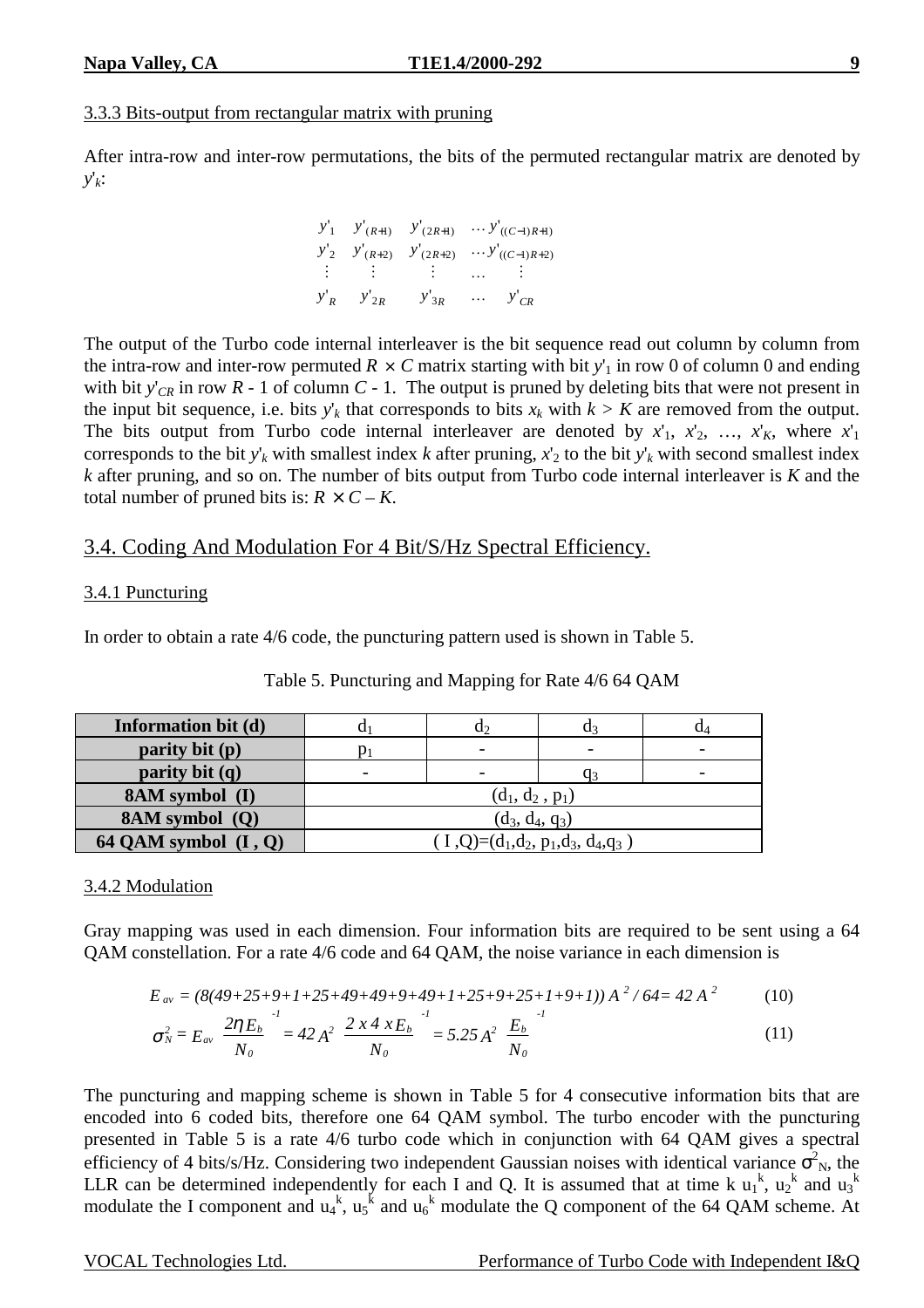the receiver, the I and Q signals are treated independently in order to take advantage of the simpler formulae for the LLR values.

## 3.4.3 Bit Probabilities

The 8AM symbol is defined as  $u^k = (u_1^k, u_2^k, u_3^k)$ , where  $u_1^k$  is the most significant bit and  $u_3^k$  is the least significant bit . The following set can be defined.

- 1. bit-1-is-1 = { $A_4$ ,  $A_5$ ,  $A_6$ ,  $A_7$ }
- 2. bit-2-is-1 = { $A_0$ , $A_1$ ,  $A_6$ ,  $A_7$ }
- 3. bit-3-is-1 = { $A_1$ , $A_2$ ,  $A_5$ ,  $A_6$ }

From each received symbol, the bit probabilities are computed as follows:

$$
LLR(u_n^k) = \log \left( \frac{\sum_{i=1}^4 \exp \left\{ -\frac{1}{2\sigma_N^2} \left( I^k - a_{i,i,n}^k \right)^2 \right\}}{\sum_{i=1}^4 \exp \left\{ -\frac{1}{2\sigma_N^2} \left( I^k - a_{0,i,n}^k \right)^2 \right\}} \right)
$$
(12)

For I dimension. An identical computation effort is required for the Q dimension, the  $I^k$  being replaced with the Q<sup>k</sup> demodulated value in order to evaluate  $LLR(u_4^k)$ ,  $LLR(u_5^k)$  and  $LLR(u_6^k)$ .

## 3.4.4 Simulation Results

Figure 3 shows the simulation results for 10,400 information bits with interleaver option 1. A BER of  $10^{-7}$  can be achieved after 8 iterations at  $E_b/N_0 = 8.3$  dB.



#### **BER for Rate 4/6 64QAM N=10400 bits AWGN Channel**

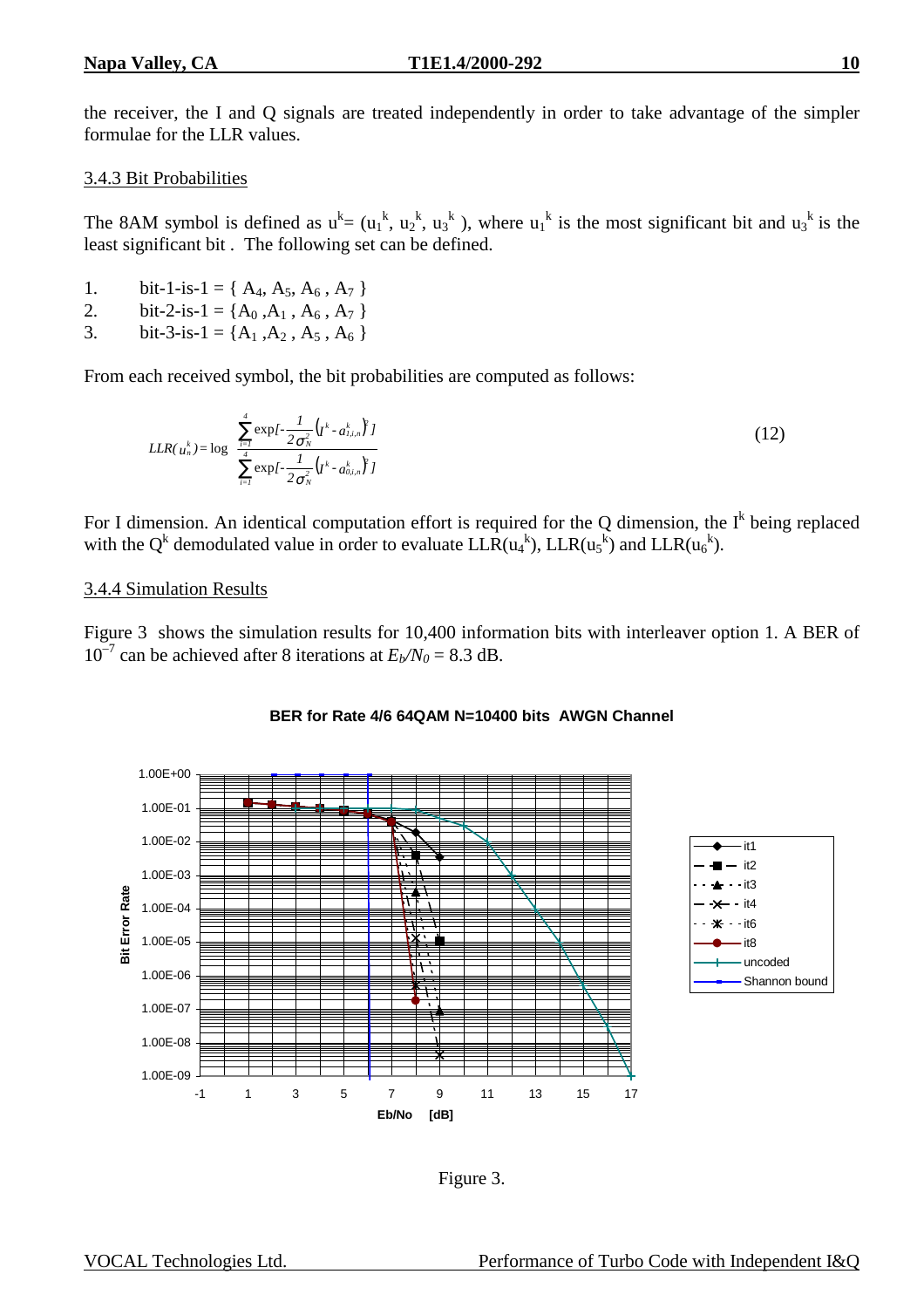# 3.5 Coding And Modulation For 12 Bit/S/Hz Spectral Efficiency.

This section investigated a rate 12/14 coding scheme with 16384 QAM.

#### 3.5.1 Puncturing

In order to obtain a rate 12/14 code, the puncturing pattern used is shown in Table 6.

|                           |                |                                                |                          |       | .                                                                               |                          |                          |                                     |                          |          |                          |          |
|---------------------------|----------------|------------------------------------------------|--------------------------|-------|---------------------------------------------------------------------------------|--------------------------|--------------------------|-------------------------------------|--------------------------|----------|--------------------------|----------|
| Information bit (d)       | d <sub>1</sub> | $d_2$                                          | $d_3$                    | $d_4$ | d <sub>5</sub>                                                                  | d <sub>6</sub>           | d <sub>7</sub>           | $\alpha$                            | d <sub>9</sub>           | $d_{10}$ | $d_{11}$                 | $d_{12}$ |
| parity bit (p)            | $p_1$          | $\overline{\phantom{0}}$                       | $\overline{\phantom{a}}$ | -     | -                                                                               | -                        | $\overline{\phantom{0}}$ |                                     | $\overline{\phantom{a}}$ | -        | $\overline{\phantom{0}}$ |          |
| parity bit $(q)$          | -              | -                                              | $\overline{\phantom{a}}$ | -     | $\overline{\phantom{0}}$                                                        | $\overline{\phantom{0}}$ | Q <sub>7</sub>           |                                     | $\overline{\phantom{a}}$ | -        | $\overline{\phantom{0}}$ |          |
| $128AM symbol$ (I)        |                |                                                |                          |       |                                                                                 |                          |                          | $(d_1, d_2, d_3, d_4d_5, d_6, p_1)$ |                          |          |                          |          |
| $128AM$ symbol $(Q)$      |                | $(d_7, d_8, d_9, d_{10}, d_{11}, d_{12}, q_7)$ |                          |       |                                                                                 |                          |                          |                                     |                          |          |                          |          |
| 16384 QAM symbol $(I, Q)$ |                |                                                |                          |       | $(d_1, d_2, d_3, d_4d_5, d_6, p_1, d_7, d_8, d_9, d_{10}, d_{11}, d_{12}, q_7)$ |                          |                          |                                     |                          |          |                          |          |

| Table 6. Puncturing and Mapping for Rate 12/14 16384 QAM |  |  |  |
|----------------------------------------------------------|--|--|--|
|                                                          |  |  |  |

#### 3.5.2 Modulation

For a 16384 QAM constellation with points at –127A, -125A, -123A, -121A, -119A, -117A, -115A, -113A, - 111A, -109A, -107A, -105A, -103A, -101A, -99A, -97A, -95A, -93A, -91A, -89A, -87A, -85A, -83A, -81A, - 79A, -77A, -75A, -73A, -71A, -69A, -67A, -65A, -63A, -61A, -59A, -57A, -55A, -53A, -51A, -49A, -47A, -45A, -43A, -41A, -39A, -37A, -35A, -33A, -31A, -29A, -27A, -25A, -23A, -21A, -19A, -17A, –15A, -13A, -11A, -9A, -7A, -5A, -3A, -A, A, 3A, 5A, 7A, 9A, 11A, 13A, 15A, 17A, 19A, 21A, 23A, 25A, 27A, 29A, 31A, 33A, 35A, 37A, 39A, 41A, 43A, 45A, 47A, 49A, 51A, 53A, 55A, 57A, 59A, 61A, 63A, 65A, 67A, 69A, 71A, 73A, 75A, 77A, 79A, 81A, 83A, 95A, 87A, 89A, 91A, 93A, 95A, 97A, 99A, 101A, 103A, 105A, 107A, 109A, 111A, 113A, 115A, 117A, 119A, 121A, 123A, 125A, 127A. E av is:

$$
E_{av} = 5461 \text{ A}^2 \tag{13}
$$

It is assumed that at time k the symbol  $u^k = (u_1^k, u_2^k, u_3^k, u_4^k, u_5^k, u_6^k, u_7^k, u_8^k, u_9^k, u_{10}^k, u_{11}^k, u_{12}^k, u_{13}^k,$  $u_1^k$  is sent though the channel. It is assumed that at time k the symbol  $u_1^k$ ,  $u_2^k$ ,  $u_3^k$ ,  $u_4^k$ ,  $u_5^k$ ,  $u_6^k$  and  $u_7^k$  modulate the I component and  $u_8^k$ ,  $u_9^k$ ,  $u_{10}^k$   $u_{11}^k$ ,  $u_{12}^k$ ,  $u_{13}^k$  and  $u_{14}^k$  modulate the Q component of a 16384 QAM scheme.

For a rate 12/14 code and 16384 QAM, the noise variance is:

$$
\sigma_N^2 = E_{av} \left( \frac{2 \eta E_b}{N_o} \right)^1 = 5461 A^2 \left( \frac{2 \times 6 \times E_b}{N_o} \right)^1 = 455.08 A^2 \left( \frac{E_b}{N_o} \right)^1 \tag{14}
$$

In order to study the performance of this scheme, a rate 6/7 turbo code and a 128AM is used. The 16384 QAM scheme will achieve a similar performance in terms of bit error rate (BER) at twice the spectral efficiency, assuming an ideal demodulator. The puncturing and mapping scheme shown in Table 6 is for 12 consecutive information bits that are coded into 14 encoded bits, therefore, one 16384 QAM symbol. The turbo encoder is a rate 12/14 turbo code, which in conjunction with 16384 QAM, gives a spectral efficiency of 12 bits/s/Hz.

#### 3.5.3 Bit Probabilities

The 128AM symbol is defined as  $u^k = (u_1^k, u_2^k, u_3^k, u_4^k, u_5^k, u_6^k, u_7^k)$ , where  $u_1^k$  is the most significant bit and  $u_7^k$  is the least significant bit. The following set can be defined.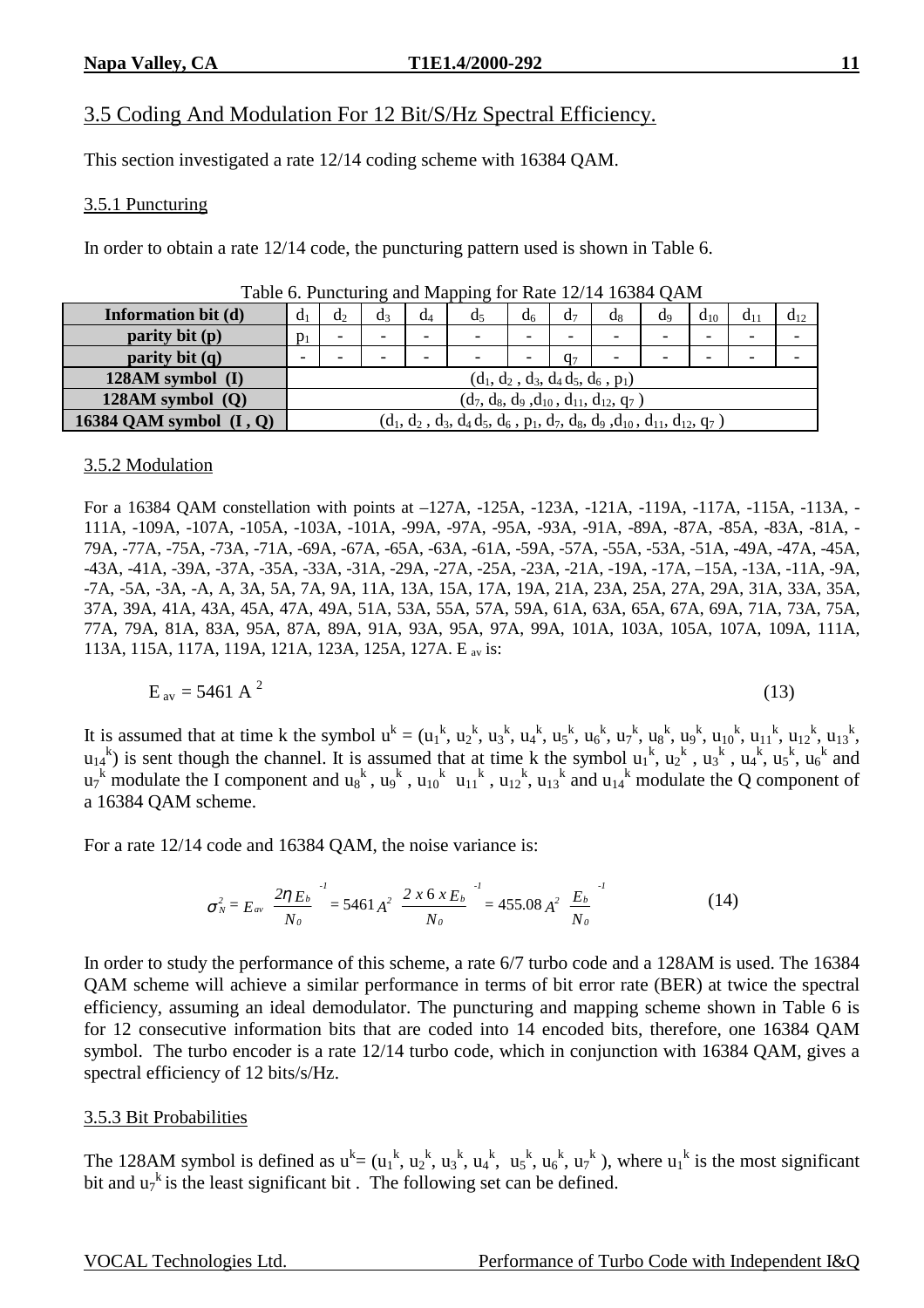- 1. bit-1-is-1 = { $A_{64}$ , $A_{65}$ , $A_{66}$ ,  $A_{67}$ ,  $A_{68}$ ,  $A_{69}$ ,  $A_{70}$ ,  $A_{71}$ ,  $A_{72}$ ,  $A_{73}$ ,  $A_{74}$ ,  $A_{75}$ ,  $A_{76}$ ,  $A_{77}$ ,  $A_{78}$ ,  $A_{79}$  $A_{80}$  , $A_{81}$  ,  $A_{82}$  ,  $A_{83}$ ,  $A_{84}$  ,  $A_{85}$  ,  $A_{86}$  ,  $A_{87}$  ,  $A_{88}$  ,  $A_{89}$  ,  $A_{90}$  ,  $A_{91}$  ,  $A_{92}$  ,  $A_{93}$  ,  $A_{94}$  ,  $A_{95}$  $A_{96}$ ,  $A_{97}$ ,  $A_{98}$ ,  $A_{99}$ ,  $A_{100}$ ,  $A_{101}$ ,  $A_{102}$ ,  $A_{103}$ ,  $A_{104}$ ,  $A_{105}$ ,  $A_{106}$ ,  $A_{107}$ ,  $A_{108}$ ,  $A_{109}$ ,  $A_{110}$ ,  $A_{111}$  $A_{112}A_{113}A_{114}A_{115}A_{116}A_{117}A_{118}A_{119}A_{120}A_{121}A_{122}A_{123}A_{124}A_{125}$ ,  $A_{126}$ ,  $A_{127}$
- 2. bit-2-is-1 = {A<sub>32</sub>,A<sub>33</sub>, A<sub>34</sub>, A<sub>35</sub>, A<sub>36</sub>, A<sub>37</sub>, A<sub>38</sub>, A<sub>39</sub>, A<sub>40</sub>,A<sub>41</sub>, A<sub>42</sub>, A<sub>43</sub>, A<sub>44</sub>, A<sub>45</sub>, A<sub>46</sub>, A<sub>47</sub>  $A_{48},A_{49}$ ,  $A_{50}$ ,  $A_{51}$ ,  $A_{52}$ ,  $A_{53}$ ,  $A_{54}$ ,  $A_{55}$ ,  $A_{56}$ ,  $A_{57}$ ,  $A_{58}$ ,  $A_{59}$ ,  $A_{60}$ ,  $A_{61}$ ,  $A_{62}$ ,  $A_{63}$  $A_{64},A_{65},A_{66}$  ,  $A_{67}$  ,  $A_{68}$  ,  $A_{69}$  ,  $A_{70}$  ,  $A_{71}$  ,  $A_{72}$  ,  $A_{73}$  ,  $A_{74}$  ,  $A_{75}$  ,  $A_{76}$  ,  $A_{77}$  ,  $A_{78}$  ,  $A_{79}$  $A_{80}$ ,  $A_{81}$ ,  $A_{82}$ ,  $A_{83}$ ,  $A_{84}$ ,  $A_{85}$ ,  $A_{86}$ ,  $A_{87}$ ,  $A_{88}$ ,  $A_{89}$ ,  $A_{90}$ ,  $A_{91}$ ,  $A_{92}$ ,  $A_{93}$ ,  $A_{94}$ ,  $A_{95}$
- 3. bit-3-is-1 = { $A_{16}$ , $A_{17}$ ,  $A_{18}$ ,  $A_{19}$ ,  $A_{20}$ ,  $A_{21}$ ,  $A_{22}$ ,  $A_{23}$ ,  $A_{24}$ , $A_{25}$ ,  $A_{26}$ ,  $A_{27}$ ,  $A_{28}$ ,  $A_{29}$ ,  $A_{30}$ ,  $A_{31}$  A32 ,A33 , A34 , A35 , A36 , A37 , A38 , A39 , A40 ,A41 , A42 , A43 , A44 , A45 , A46 , A47  $A_{80}$ ,  $A_{81}$ ,  $A_{82}$ ,  $A_{83}$ ,  $A_{84}$ ,  $A_{85}$ ,  $A_{86}$ ,  $A_{87}$ ,  $A_{88}$ ,  $A_{89}$ ,  $A_{90}$ ,  $A_{91}$ ,  $A_{92}$ ,  $A_{93}$ ,  $A_{94}$ ,  $A_{95}$ A96 ,A97 , A98 , A99 , A100,A101,A102,A103,A104 ,A105,A106,A107,A108, A109, A110 , A111 }
- 4. bit-4-is-1 = {A<sub>8</sub>,A<sub>9</sub>, A<sub>10</sub>, A<sub>11</sub>, A<sub>12</sub>, A<sub>13</sub>, A<sub>14</sub>, A<sub>15</sub>, A<sub>16</sub>, A<sub>17</sub>, A<sub>18</sub>, A<sub>29</sub>, A<sub>20</sub>, A<sub>21</sub>, A<sub>22</sub>, A<sub>23</sub>,  $A_{40}$ ,  $A_{41}$ ,  $A_{42}$ ,  $A_{43}$ ,  $A_{44}$ ,  $A_{45}$ ,  $A_{46}$ ,  $A_{47}$ ,  $A_{48}$ ,  $A_{49}$ ,  $A_{50}$ ,  $A_{51}$ ,  $A_{52}$ ,  $A_{53}$ ,  $A_{54}$ ,  $A_{55}$ ,  $A_{72}$ ,  $A_{73}$ ,  $A_{74}$ ,  $A_{75}$ ,  $A_{76}$ ,  $A_{77}$ ,  $A_{78}$ ,  $A_{79}$ ,  $A_{80}$ ,  $A_{81}$ ,  $A_{82}$ ,  $A_{83}$ ,  $A_{84}$ ,  $A_{85}$ ,  $A_{86}$ ,  $A_{87}$ ,  $A_{104}$ , $A_{105}$ , $A_{105}$ , $A_{107}$ , $A_{108}$ ,  $A_{109}$ ,  $A_{110}$ ,  $A_{111}$ ,  $A_{112}$ , $A_{113}$ , $A_{114}$ , $A_{115}$ , $A_{116}$ , $A_{117}$ , $A_{118}$ , $A_{119}$ , }
- 5. bit-5-is-1 = {A<sub>4</sub>, A<sub>5</sub>, A<sub>6</sub>, A<sub>7</sub>, A<sub>8</sub>, A<sub>9</sub>, A<sub>10</sub>, A<sub>11</sub>, A<sub>20</sub>, A<sub>21</sub>, A<sub>22</sub>, A<sub>23</sub>, A<sub>24</sub>, A<sub>25</sub>, A<sub>26</sub>, A<sub>27</sub>  $A_{36}$  ,  $A_{37}$  ,  $A_{38}$  ,  $A_{39}$  ,  $A_{40}$  ,  $A_{41}$  ,  $A_{42}$  ,  $A_{43}$  ,  $A_{52}$  ,  $A_{53}$  ,  $A_{54}$  ,  $A_{55}$  ,  $A_{56}$  ,  $A_{57}$  ,  $A_{58}$  ,  $A_{59}$  $A_{68}$ ,  $A_{69}$ ,  $A_{70}$ ,  $A_{71}$ ,  $A_{72}$ ,  $A_{73}$ ,  $A_{74}$ ,  $A_{75}$ ,  $A_{84}$ ,  $A_{85}$ ,  $A_{86}$ ,  $A_{87}$ ,  $A_{88}$ ,  $A_{89}$ ,  $A_{90}$ ,  $A_{91}$ ,  $A_{100},A_{101},A_{102},A_{103},A_{104},A_{105},A_{106},A_{107}A_{116},A_{117},A_{118},A_{119},A_{120},A_{121},A_{122},A_{123},\}$
- 6. bit-6-is-1 = {A<sub>0</sub>, A<sub>1</sub> A<sub>6</sub>, A<sub>7</sub>, A<sub>8</sub>, A<sub>9</sub>, A<sub>14</sub>, A<sub>15</sub>, A<sub>16</sub>, A<sub>17</sub> A<sub>22</sub>, A<sub>23</sub>, A<sub>24</sub>, A<sub>25</sub>, A<sub>30</sub>, A<sub>31</sub>  $A_{32}$ ,  $A_{33}$ ,  $A_{38}$ ,  $A_{39}$ ,  $A_{40}$ ,  $A_{41}$ ,  $A_{46}$ ,  $A_{47}$ ,  $A_{48}$ ,  $A_{49}$ ,  $A_{54}$ ,  $A_{55}$ ,  $A_{56}$ ,  $A_{57}$ ,  $A_{62}$ ,  $A_{63}$  $A_{64}A_{65}$ ,  $A_{70}$ ,  $A_{71}$ ,  $A_{72}$ ,  $A_{73}$ ,  $A_{78}$ ,  $A_{79}A_{80}$ ,  $A_{81}$ ,  $A_{86}$ ,  $A_{87}$ ,  $A_{88}$ ,  $A_{89}$ ,  $A_{94}$ ,  $A_{95}$  $A_{96}$ ,  $A_{97}A_{102}$ ,  $A_{103}$ ,  $A_{104}$ ,  $A_{105}$ ,  $A_{110}$ ,  $A_{111}$ ,  $A_{112}$ ,  $A_{113}$ ,  $A_{118}$ ,  $A_{119}$ ,  $A_{120}$ ,  $A_{121}$ ,  $A_{126}$ ,  $A_{127}$
- 7. bit-7-is-1 = {A<sub>1</sub>, A<sub>2</sub>, A<sub>5</sub>, A<sub>6</sub>,A<sub>9</sub>, A<sub>10</sub>, A<sub>13</sub>, A<sub>14</sub>,A<sub>17</sub>, A<sub>18</sub>, A<sub>21</sub>,A<sub>22</sub>,A<sub>25</sub>, A<sub>26</sub>, A<sub>29</sub>, A<sub>30</sub>, A33 , A34, A37 , A38,A41 , A42, A45 , A46,A49 , A50, A53 , A54,A57 , A58, A61 , A62  $A_{65}$ , $A_{66}$ ,  $A_{69}$ ,  $A_{70}$ , $A_{73}$ ,  $A_{74}$ ,  $A_{77}$ ,  $A_{78}$ , $A_{81}$ ,  $A_{82}$ ,  $A_{85}$ ,  $A_{86}$ , $A_{89}$ ,  $A_{90}$ ,  $A_{93}$ ,  $A_{94}$ , $A_{97}$ ,  $A_{98}A_{101}A_{102}A_{105}A_{106}A_{109}A_{110}A_{113}A_{114}A_{117}A_{118}A_{121}A_{122}A_{125}A_{126}$

From each received symbol,  $R^k$ , the bit probabilities are computed as follows:

$$
LLR(u_n^k) = \log \left( \frac{\sum_{A_i \in b \, i \cdot n \cdot i \cdot s \cdot l} \exp \left( -\frac{l}{2 \sigma_N^2} \left\| R^k \cdot A_i \right\| \right)}{\sum_{A_j \in b \, i \cdot n \cdot i \cdot s \cdot 0} \exp \left( -\frac{l}{2 \sigma_N^2} \left\| R^k \cdot A_j \right\| \right)} \right)
$$
(17)

#### 2.5.4 Simulation Results

Figure 4 shows the simulation results for 31200 information bits with interleaver option 1. A BER of  $10^{-7}$  can be achieved after 8 iterations at  $E_b/N_0 = 28.25$  dB.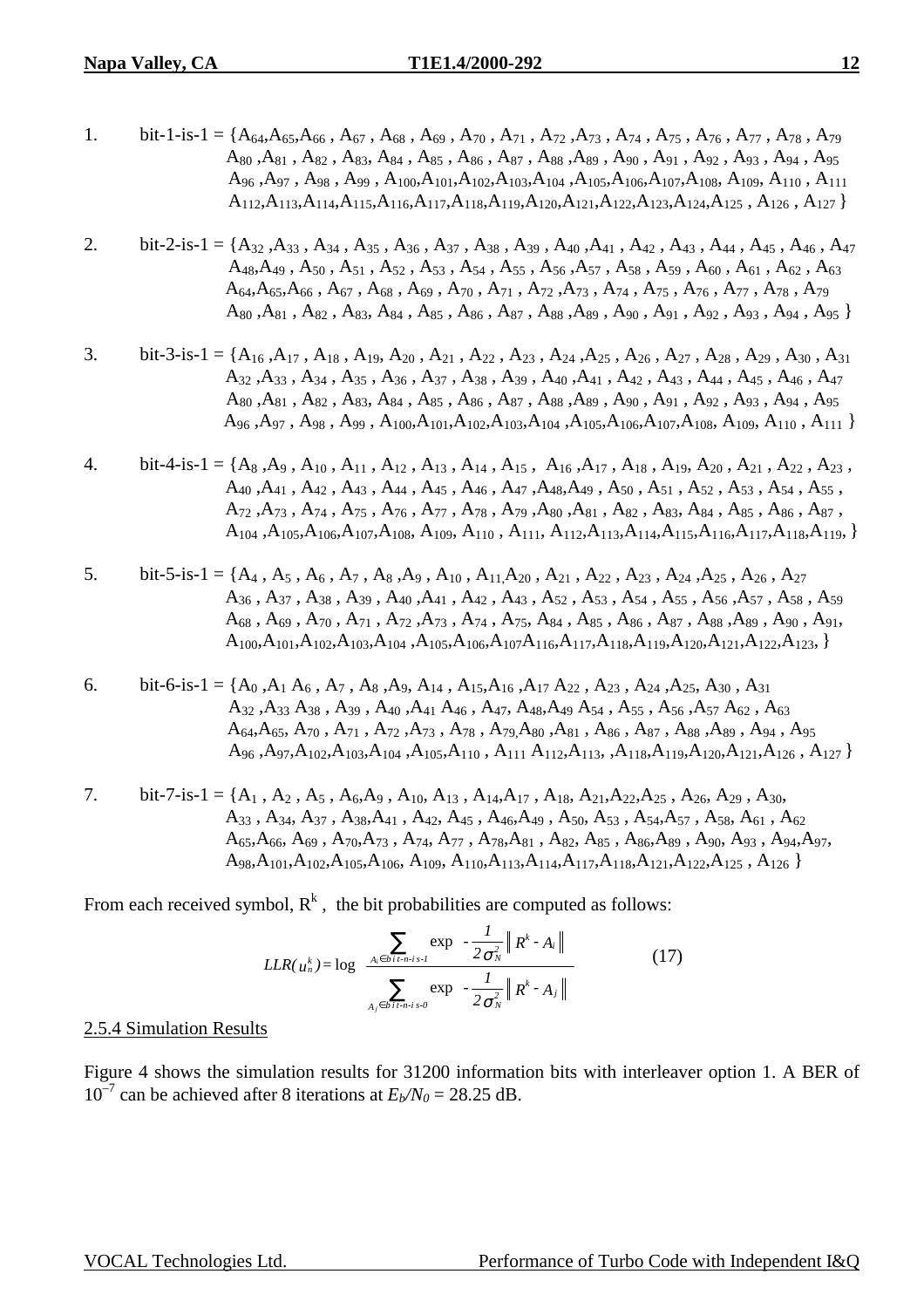



Figure 4

# **3. Results.**

#### 3.1 Without Reed-Solomon

#### 3.1.1 Net Coding Gain.

| Bit/Tone       | Tones      | Interleaver<br>Size | # of DMT<br>symbols | Latency<br>$(Tx+Rx)$<br>ms<br>$\,<\,$ | $10^{-3}$ | $10^{-7}$ | $10^{-9}$<br>extrap. |
|----------------|------------|---------------------|---------------------|---------------------------------------|-----------|-----------|----------------------|
|                |            | 5,200               | 13                  | 10.0                                  | 4.60      | 7.42      | 7.94                 |
|                | 100        | 800                 | 2                   | 1.5                                   | 3.70      | 4.92      | 4.84                 |
| $\overline{4}$ |            | 400                 |                     | 0.7                                   | 3.30      | 3.62      | 3.84                 |
|                | 200        | 10,400              | 13                  | 10.0                                  | 4.60      | 7.52      | 8.14                 |
|                |            | 1,600               | $\overline{c}$      | 1.5                                   | 4.10      | 6.42      | 6.64                 |
|                |            | 800                 |                     | 0.7                                   | 3.70      | 4.92      | 4.84                 |
|                |            | 15,600              | 13                  | 10.0                                  | 4.10      | 5.91      | 6.03                 |
|                | 100        | 2,400               |                     | 1.5                                   | 3.60      | 5.51      | 5.63                 |
| 12             |            | 1,200               |                     | 0.7                                   | 3.00      | 3.91      | 4.03                 |
|                |            | 31,200              | 13                  | 10.0                                  | 4.10      | 6.81      | 7.53                 |
|                | <b>200</b> | 4,800               | $\overline{2}$      | 1.5                                   | 3.60      | 5.91      | 6.43                 |
|                |            | 2,400               |                     | 0.7                                   | 3.60      | 5.51      | 5.63                 |

#### Table 7. Net Coding Gain

## 3.1.2 Errors due to Impulse noise.

The impulse noise is defined as 2 consecutive DMT symbols with an increase AWGN respect to the reference noise level of a carrier-to-noise ratio of 21.5 dB (for 4 bit/tone) and 45.5 dB (for 12 bit/tone).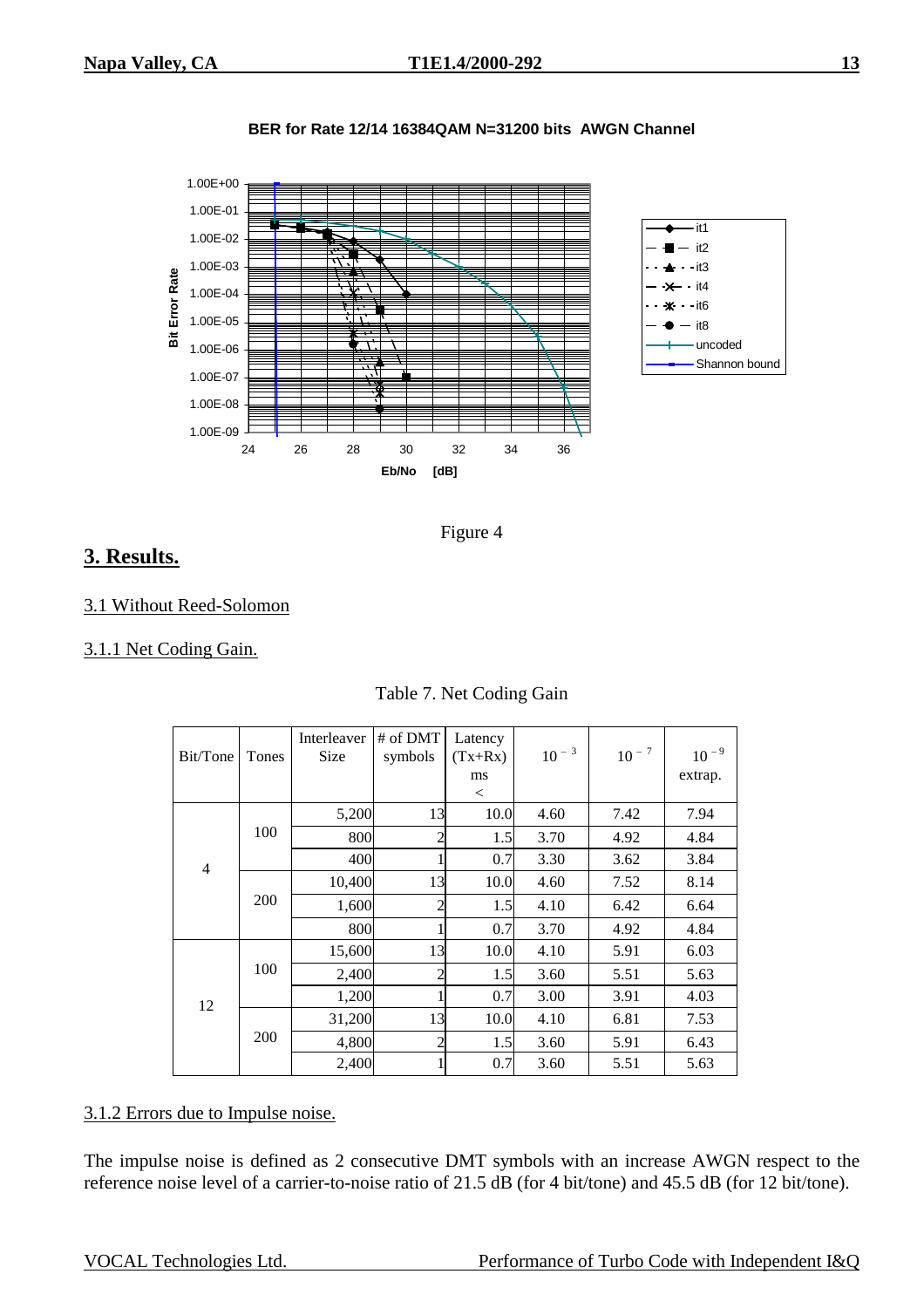| Bit/<br>Tone   | Tones | Interleaver<br>Size | $RL +$<br>2.5 dB | $RL +$<br>5 dB | $RL +$<br>$7.5 \text{ dB}$ | $RL +$<br>10 dB | $RL +$<br>12.5 dB | $RL +$<br>15 dB | $RL +$<br>17.5 dB | $RL +$<br>20 dB |
|----------------|-------|---------------------|------------------|----------------|----------------------------|-----------------|-------------------|-----------------|-------------------|-----------------|
|                |       | 5,200               |                  |                |                            |                 |                   |                 |                   |                 |
|                | 100   | 800                 |                  | O              | 39                         | 65              | 104               | 140             | 188               | 243             |
| $\overline{4}$ |       | 400                 |                  | 0              | 10                         | 50              | 89                | 127             | 161               | 214             |
|                | 200   | 10,400              |                  | 0              |                            | $\theta$        |                   |                 |                   |                 |
|                |       | 1,600               | 0                | $\Omega$       |                            | 127             | 189               | 267             | 363               | 448             |
|                |       | 800                 |                  | 0              | 40                         | 116             | 187               | 252             | 346               | 440             |
|                |       | 15,600              |                  | 0              |                            | $\overline{0}$  | 10                | 58              | 130               | 207             |
|                | 100   | 2,400               | $\Omega$         | $\Omega$       | 40                         | 78              | 121               | 171             | 216               | 295             |
| 12             |       | 1,200               |                  | 0              | 43                         | 98              | 129               | 188             | 255               | 329             |
|                |       | 31,200              |                  | 0              |                            | $\overline{0}$  | 90                | 175             | 313               | 482             |
|                | 200   | 4,800               | 0                | 0              | 75                         | 177             | 254               | 341             | 462               | 608             |
|                |       | 2,400               |                  | $\overline{0}$ | 80                         | 166             | 244               | 345             | 457               | 598             |

# Table 8. Error due to Impulse Noise

## 3.1.3 Error Statistics.

## 3.1.3.1 For AWGN

| Bit/Tone       | Tones | Interleaver<br>Size | 1 consec.<br>error | 2 consec<br>errors | 3 consec<br>errors | 4 consec<br>errors | 5 consec<br>errors | 6 consec<br>errors |
|----------------|-------|---------------------|--------------------|--------------------|--------------------|--------------------|--------------------|--------------------|
|                |       | 5,200               | 87.30%             | 10.81%             | 1.47%              | 0.29%              | 0.03%              | 0.10%              |
| $\overline{4}$ | 100   | 800                 | 94.35%             | 5.64%              | $0.00\%$           | $0.00\%$           | $0.00\%$           | 0.00%              |
|                |       | 400                 | 90.28%             | 9.72%              | 0.01%              | 0.00%              | 0.00%              | 0.00%              |
|                | 200   | 10,400              | 89.90%             | 8.63%              | 1.21%              | 0.20%              | 0.06%              | 0.00%              |
|                |       | 1,600               | 97.94%             | 2.06%              | $0.00\%$           | $0.00\%$           | 0.00%              | 0.00%              |
|                |       | 800                 | 90.28%             | 9.72%              | 0.01%              | 0.00%              | 0.00%              | 0.00%              |
|                |       | 15.600              | 99.79%             | 0.21%              | $0.00\%$           | $0.00\%$           | $0.00\%$           | 0.00%              |
|                | 100   | 2,400               | 98.72%             | 1.28%              | $0.00\%$           | $0.00\%$           | 0.00%              | 0.00%              |
|                |       | 1,200               | 97.94%             | 2.06%              | 0.00%              | 0.00%              | $0.00\%$           | 0.00%              |
| 12             |       | 31,200              | 99.86%             | 0.14%              | $0.00\%$           | $0.00\%$           | $0.00\%$           | 0.00%              |
|                | 200   | 4,800               | 100.00%            | 0.00%              | $0.00\%$           | $0.00\%$           | $0.00\%$           | 0.00%              |
|                |       | 2,400               | 98.72%             | 1.28%              | 0.00%              | $0.00\%$           | 0.00%              | 0.00%              |

#### Table 9. Error Statistics for AWGN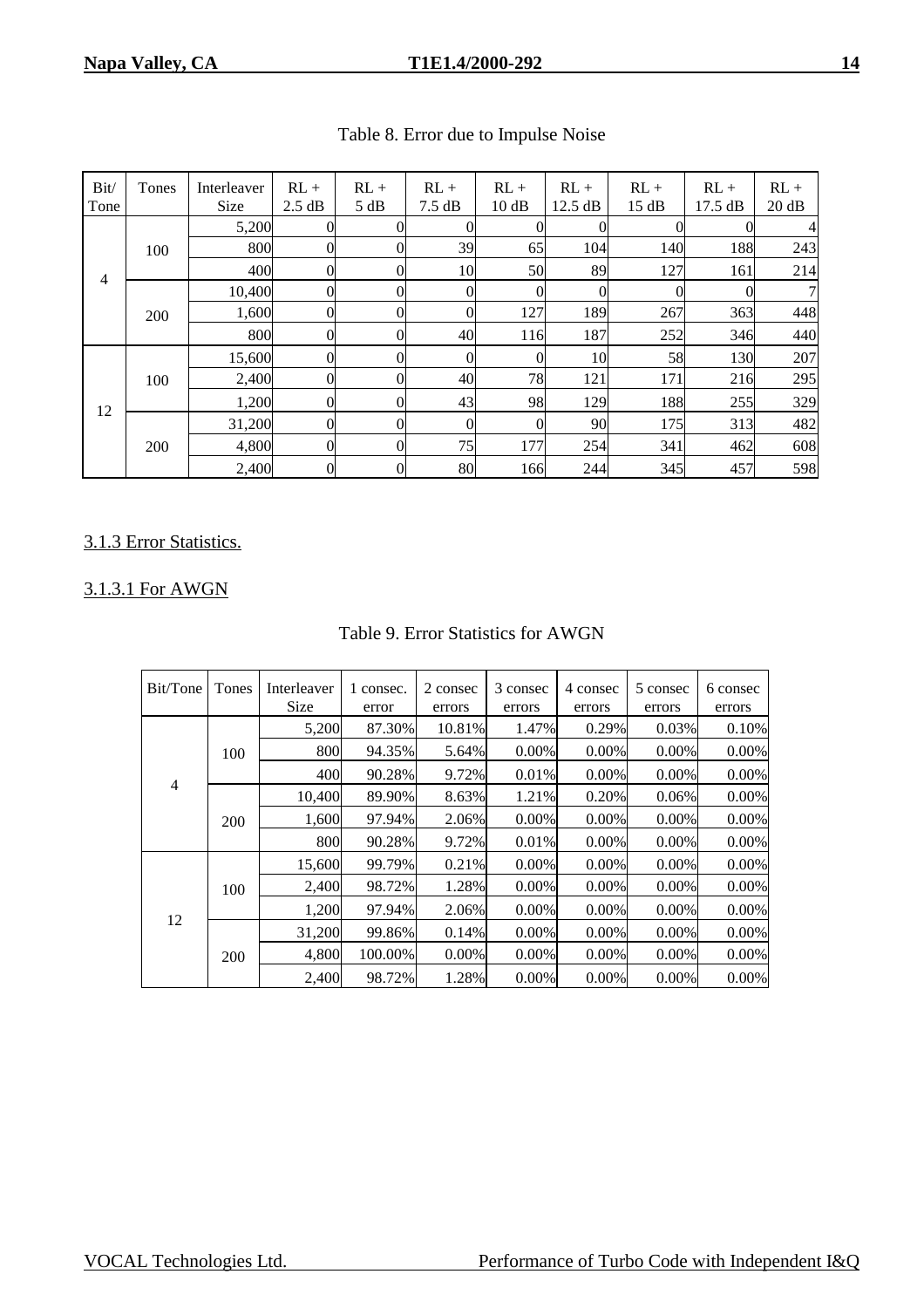## 3.1.3.2 Impulse Noise

| Bit/Tone       | Tones<br>Interleaver |        | 1 consec.<br>error | 2 consec<br>errors | 3 consec<br>errors | 4 consec<br>errors | 5 consec<br>errors | 6 consec<br>errors |
|----------------|----------------------|--------|--------------------|--------------------|--------------------|--------------------|--------------------|--------------------|
| $\overline{4}$ | 100                  | 5,200  | 100.00%            | $0.00\%$           | $0.00\%$           | 0.00%              | 0.00%              | 0.00%              |
|                |                      | 800    | 75.97%             | 18.99%             | 18.99%             | 3.36%              | 0.84%              | 0.84%              |
|                |                      | 400    | 79.89%             | 17.24%             | 1.72%              | 1.15%              | 0.00%              | 0.00%              |
|                | 200                  | 10.400 | 100.00%            | $0.00\%$           | $0.00\%$           | $0.00\%$           | $0.00\%$           | 0.00%              |
|                |                      | 1,600  | 80.24%             | 13.05%             | 4.47%              | 1.68%              | 0.47%              | 0.00%              |
|                |                      | 800    | 79.03%             | 17.50%             | 2.46%              | 0.46%              | 0.46%              | 0.00%              |
| 12             | 100                  | 15.600 | 95.19%             | 4.81%              | $0.00\%$           | $0.00\%$           | $0.00\%$           | 0.00%              |
|                |                      | 2,400  | 94.61%             | 5.28%              | 0.11%              | 0.00%              | 0.00%              | 0.00%              |
|                |                      | 1,200  | 93.63%             | 5.95%              | 93.63%             | 0.00%              | 0.00%              | 0.00%              |
|                | 200                  | 31,200 | 93.25%             | 6.65%              | 0.00%              | $0.00\%$           | $0.00\%$           | 0.00%              |
|                |                      | 4,800  | 94.89%             | 4.95%              | 0.16%              | $0.00\%$           | 0.00%              | 0.00%              |
|                |                      | 2,400  | 94.59%             | 5.36%              | 0.06%              | $0.00\%$           | 0.00%              | 0.00%              |

Table 10. Error Statistics for Impulse noise

It is interesting that for the large turbo decoders the impulse errors still tends to stay within the 2 DMT symbols. This implies a moderately large turbo coder of 5 ms follow by a convolutional interleaver/Reed Solomon of 10 ms should create both robust performance and good impulse resistance.

## **3.2 With Reed-Solomon**

#### 3.2.1 Net Coding Gain.

| Bit/Tone       | Tones | Interleaver<br><b>Size</b> | # of DMT<br>symbols | Latency<br>$(Tx+Rx)$<br>ms<br>$\,<\,$ | $10^{-3}$ | $10^{-7}$ | $10^{-9}$<br>extrap. |
|----------------|-------|----------------------------|---------------------|---------------------------------------|-----------|-----------|----------------------|
| $\overline{4}$ |       | 5,200                      | 13                  | 10.0                                  | 5.00      | 8.62      | 9.64                 |
|                | 100   | 800                        | 2                   | 1.5                                   | 3.50      | 7.12      | 8.44                 |
|                |       | 400                        |                     | 0.7                                   | 3.50      | 6.42      | 7.44                 |
|                | 200   | 10,400                     | 13                  | 10.0                                  | 5.30      | 8.82      | 9.84                 |
|                |       | 1,600                      | $\mathfrak{D}$      | 1.5                                   | 4.60      | 7.72      | 8.74                 |
|                |       | 800                        |                     | 0.7                                   | 3.50      | 7.12      | 8.44                 |
| 12             |       | 15,600                     | 13                  | 10.0                                  | 4.40      | 7.71      | 8.53                 |
|                | 100   | 2,400                      |                     | 1.5                                   | 4.60      | 7.41      | 8.33                 |
|                |       | 1,200                      |                     | 0.7                                   | 4.10      | 6.81      | 7.63                 |
|                | 200   | 31,200                     | 13                  | 10.0                                  | 4.40      | 7.71      | 8.53                 |
|                |       | 4,800                      | $\overline{2}$      | 1.5                                   | 4.40      | 7.21      | 8.13                 |
|                |       | 2,400                      |                     | 0.7                                   | 4.60      | 7.41      | 8.33                 |

Table 11. Coding Gain